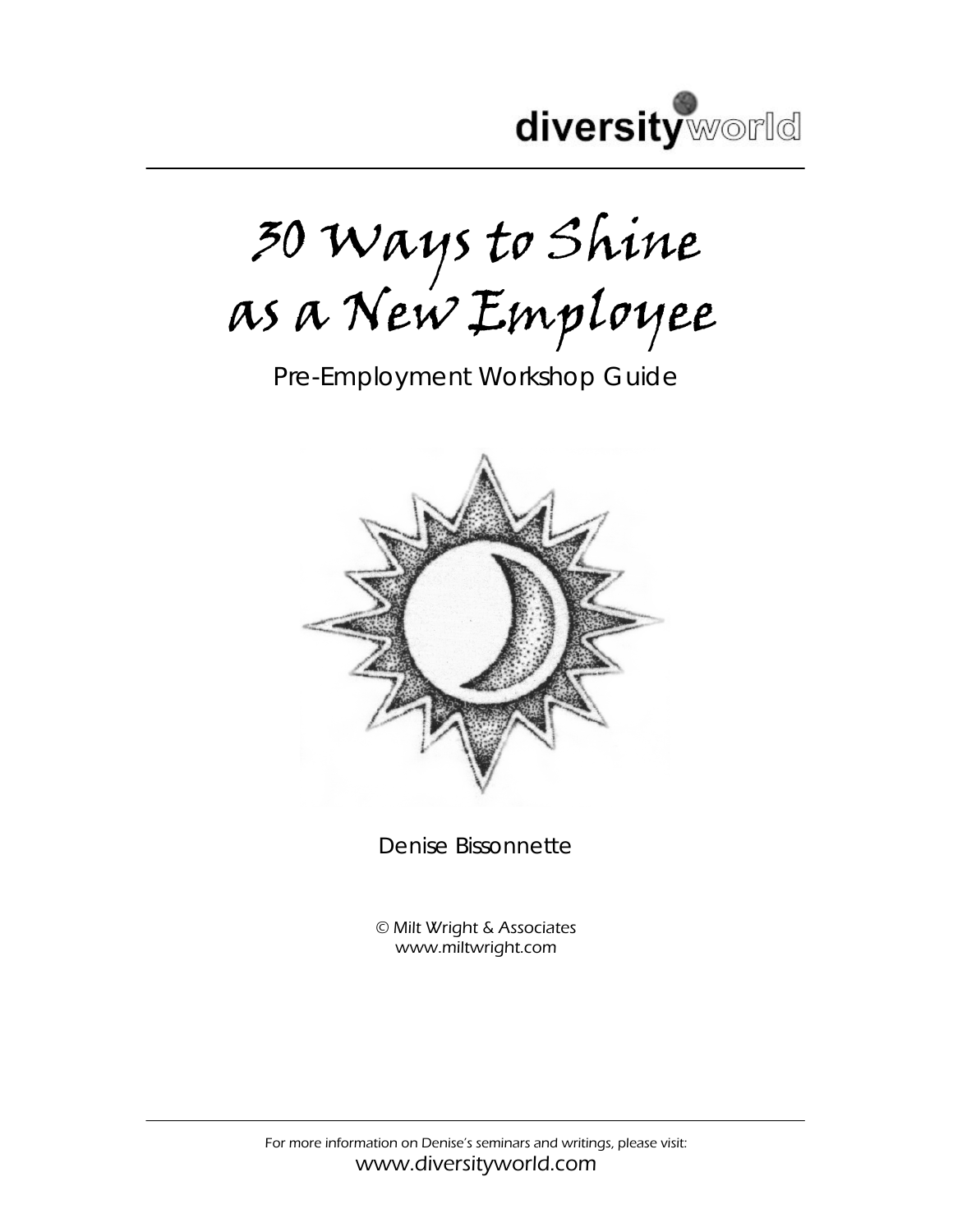# 30 Ways to Shine as a New Employee: Pre-Employment Workshop Outline

Estimated timeframes are calculated for a pre-employment workshop group of 8 to15 participants. Please accommodate for more or less time depending on the number of participants in your group.

All thirty skills presented in *30 Ways to Shine as a New Employee* are vital, and if time allows, cover them all! Unfortunately, most programs experience time constraints of various types. In order to help you in your planning, I have assigned a priority rating on a three-point scale: **Essential**, **Important** or **Helpful**. If you have time restrictions, I suggest you focus on those rated as "Essential", following with those rated as "Important." If you have time for the skills rated "Helpful", that would be great too!

I have written suggestions for making the 30 skills relevant to participant's current lives before employment. I am assuming, however, that upon completion of each skill you will reinforce the importance and relevance of each skill once they are working, as this is intended as a job retention program!

# **INTRODUCTION**

**Priority Rating: Essential** 

Adaptation for Pre-Employment:

Present the Eight Core Beliefs and facilitate a discussion around the question: "What are some of the major differences between how going to work is usually viewed and the way that the author presents employment?"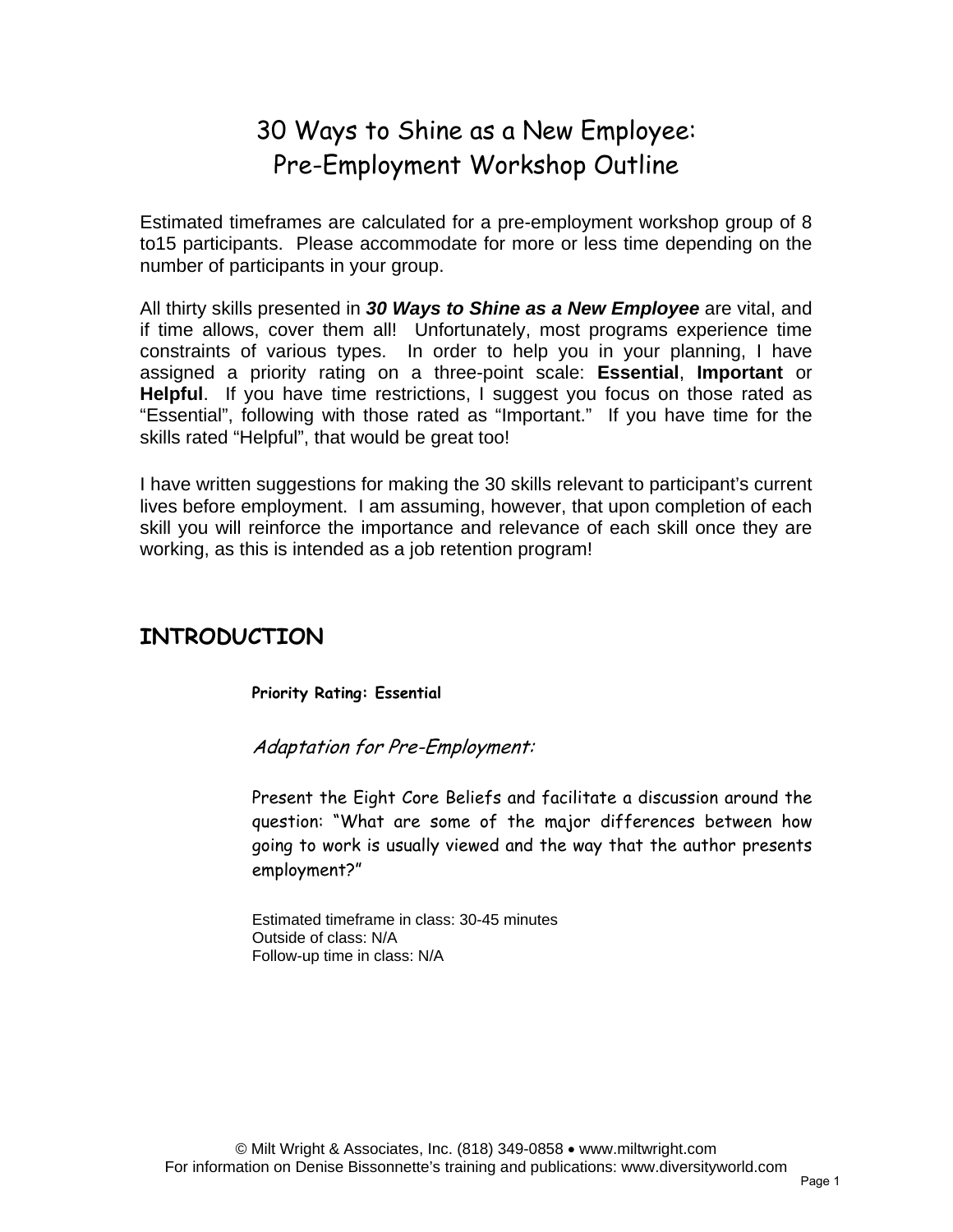# **(Skills 1-5) New Beginnings**

## **1 CALMING NEW EMPLOYEE JITTERS Think Progress, Not Perfection**

**Priority Rating: Essential** 

Adaptation for Pre-Employment:

Present the Six Things to Remember to Deal with New Employee Jitters and then have each participant identify examples of "little bits of progress" in the job they will be entering. If the kind of position they are going into is unknown, assign participants a hypothetical position.

If participants are involved in work experience or mentorship, have them ask someone at the work site what progress looks like for a new employee in the first week and have them report their findings to the whole group at the next meeting.

Estimated timeframe in class: 45-60 minutes Outside of class: 10 minutes Follow-up time in class: 30 minutes

# **2 DEALING WITH CHANGE Prepare for the Winding Road of Transition**

**Priority Rating: Essential** 

Adaptation for Pre-Employment:

Introduce the subject of transition using ideas from the text on page 13. Ask each participant to identify transitions they are experiencing at this time in their life. Present the Map of Transition to a New Job on pages 14 and 15. Ask participants if these stages look familiar to them given past work experiences. Go over the Seven Tips on pages 16 and 17. Ask participants to consider which of the seven tips would be most helpful to keep in mind with regard to other transitions they are going through right now.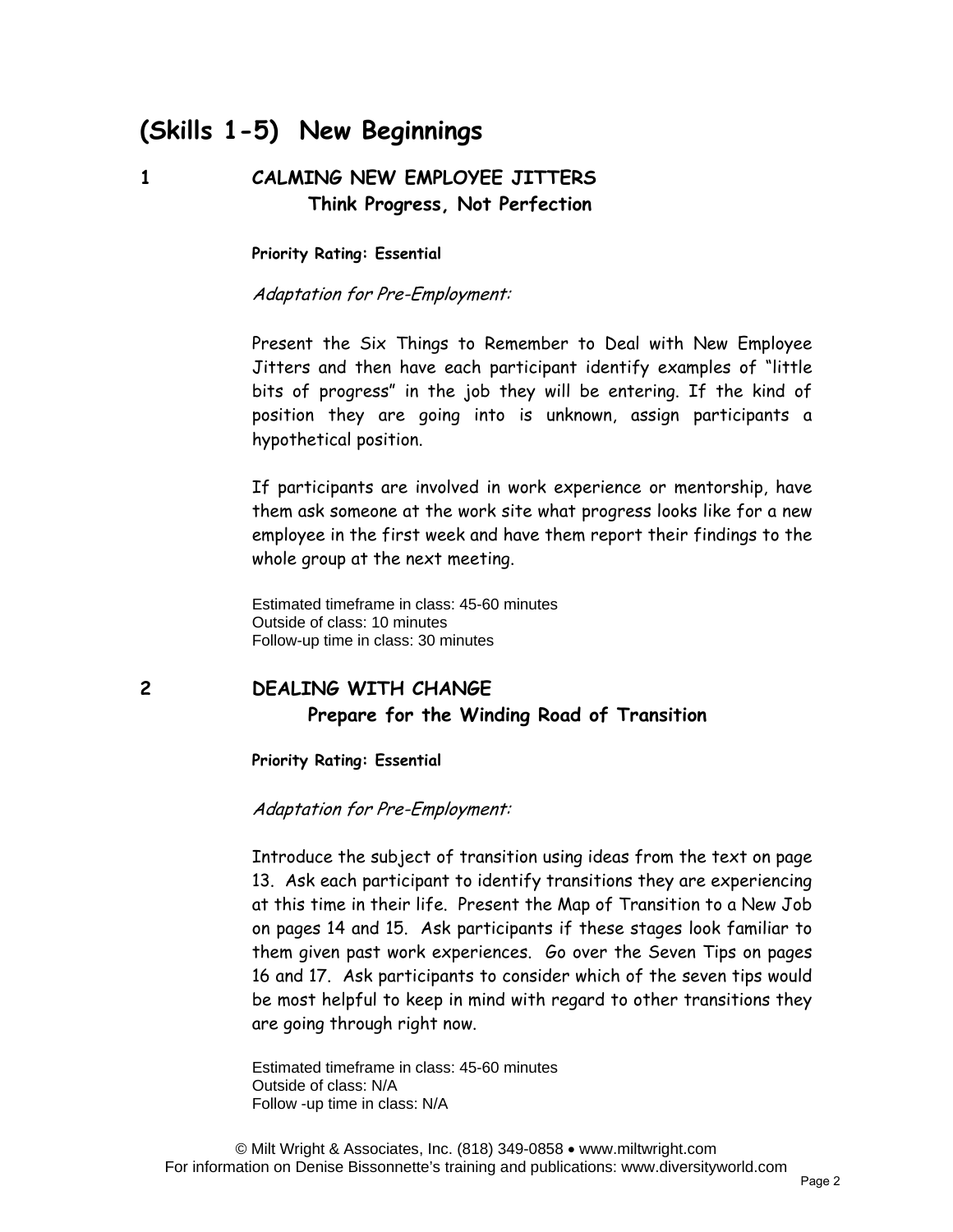## **3 UNDERSTANDING WORKPLACE CULTURE When in Rome, Do as the Romans Do – Part I**

**Priority Rating: Essential** 

Adaptation for Pre-Employment:

Introduce the subject of workplace culture using ideas from the text on page 19. Go over the Categories of Workplace Culture on pages 20 through 24, citing examples from your own work experiences and eliciting other examples from the group.

If participants are involved in work experience or mentorship, have them interview someone at the work site about the culture of the company using pages 20-24 as a springboard for questions. Have them report their findings to the whole group at the next meeting.

Alternately, invite employers to the class and use the assessment to interview them about their workplace cultures.

Have the group identify questions from the assessment that they would like to include in informational interviews.

Estimated timeframe in class: 30-45 minutes Outside of class: 30 minutes Follow-up time in class: 30-60 minutes

## **4 MEETING NEW PEOPLE Take Advantage of a Clean Slate**

**Priority Rating: Important** 

Adaptation for Pre-Employment:

Take the group through page 25 following the directions in the text. Depending on the comfort level of the group, have them also share the three words they would have their co-workers use to describe them.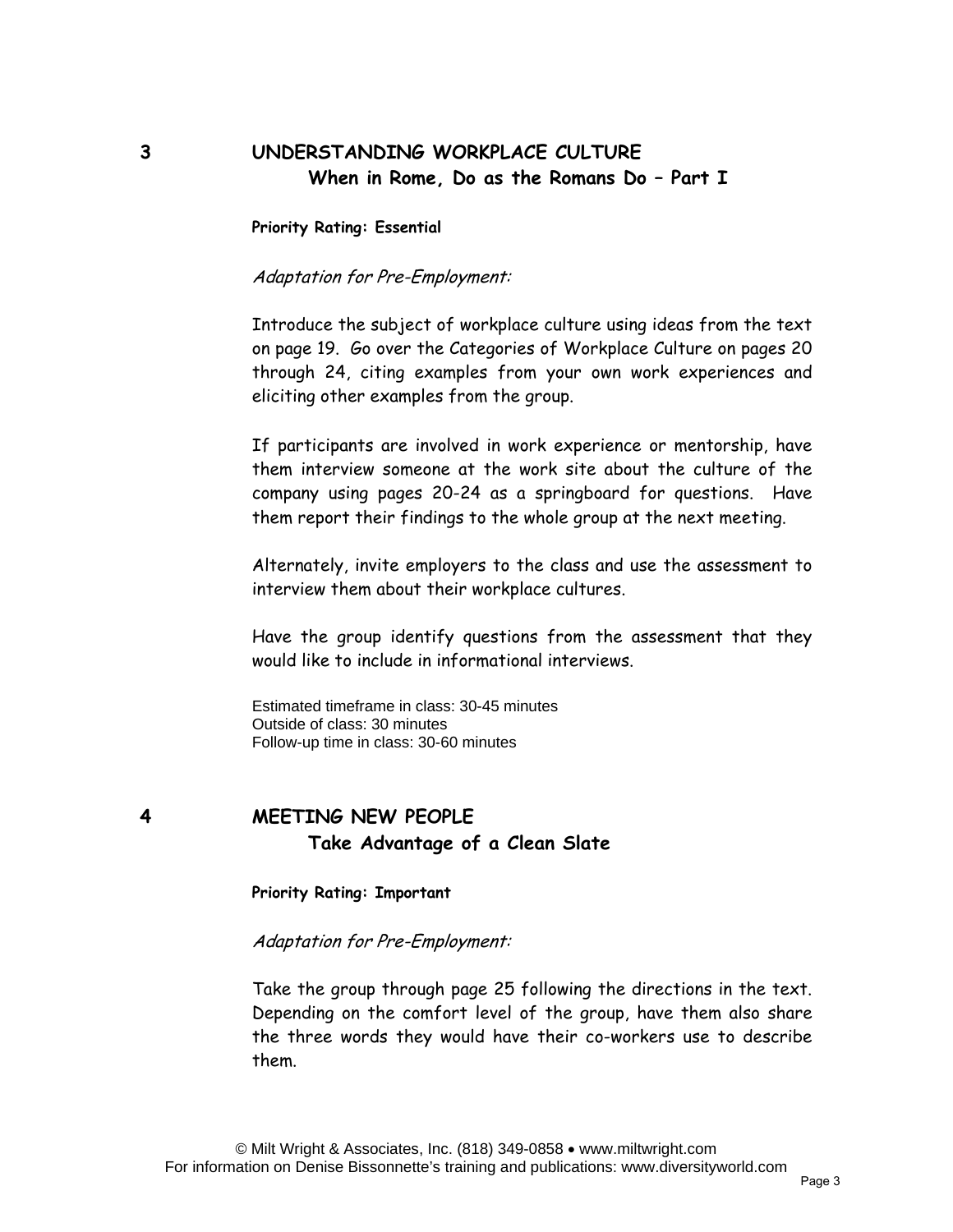Following the directions on page 26, have the group go through the Fourteen Tips. Invite the group to share which suggestions they plan to put into practice in the workplace.

Have them experiment with items 1-3 in the Challenge of the Day and have them report on their experience at a future meeting.

Estimated timeframe in class: 30-45 minutes Outside of class: N/A Follow-up time in class: 15-20 minutes

## **5 SATISFYING EMPLOYER EXPECTATIONS Fifteen Key Behaviors**

**Priority Rating: Important** 

Adaptation for Pre-Employment:

Take participants through the activity, following the directions on page 30. In order to reinforce the importance of all 15 items, go through the list asking the group to identify those items that they would expect if they were employers.

Have participants identify the behaviors they need to improve upon before going into the workplace.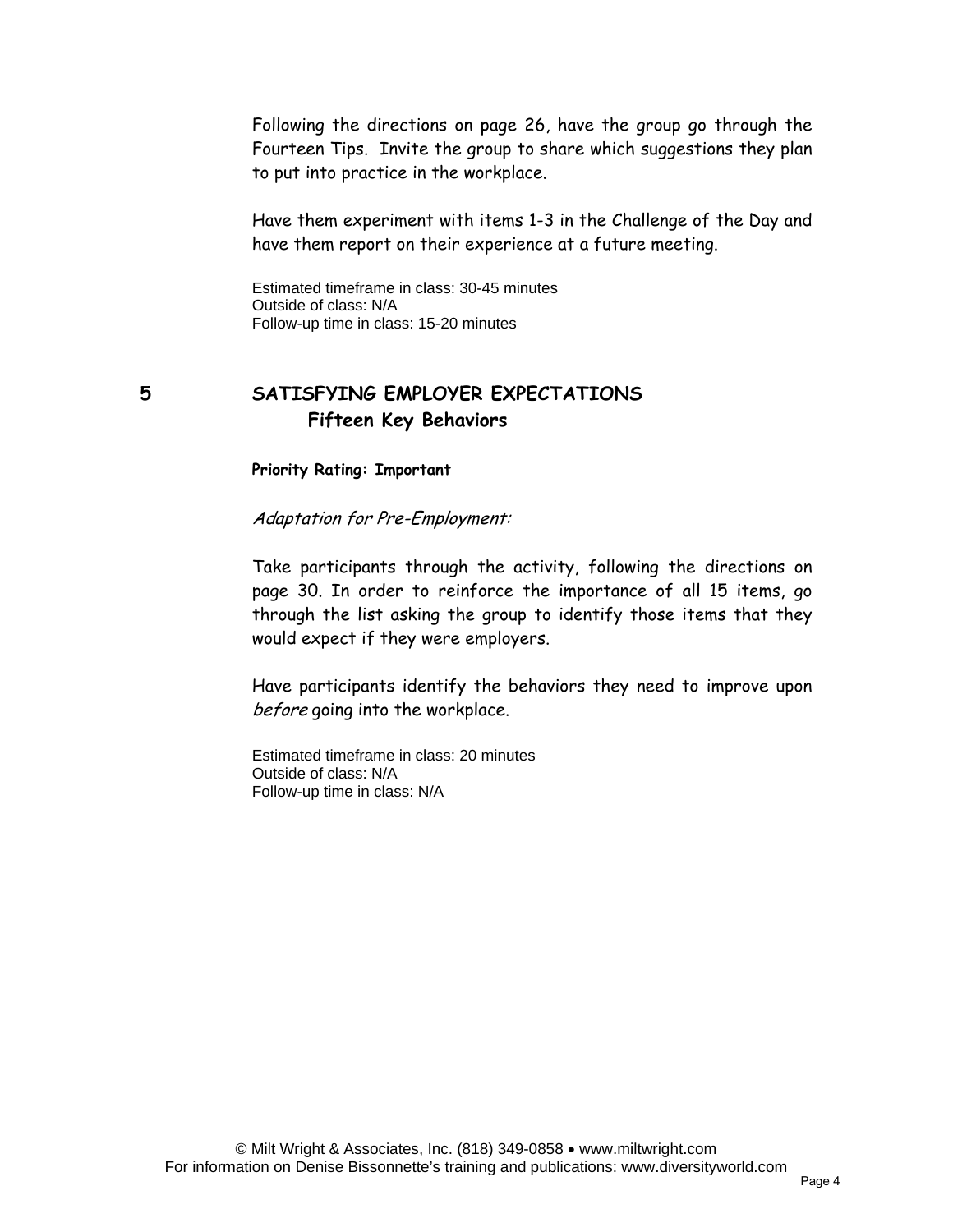# **(Skills 6-10) Stepping Out**

#### **6 LEARNING TO RELATE IN THE COMPANY STYLE: Dance with Wolves**

**Priority Rating: Helpful** 

Adaptation for Pre-Employment:

Introduce the subject of "company style", using the ideas in the text on page 32. If participants are involved in work experience or mentorship, have them interview someone at the work site about the "company style of relating", using the questions on page 33. Have them report their findings to the whole group at the next meeting.

Estimated timeframe in class: 15 minutes Outside of class: 30 minutes Follow-up time in class: 1 or 2 hours

# **7 CLARIFYING PERFORMANCE GOALS: Target Your Goals and Make Them SMART**

**Priority Rating: Essential** 

Adaptation for Pre-Employment:

Present the Smart Model of work goals on page 34. Reinforce the importance of being able to answer these questions in relation to any job they are in.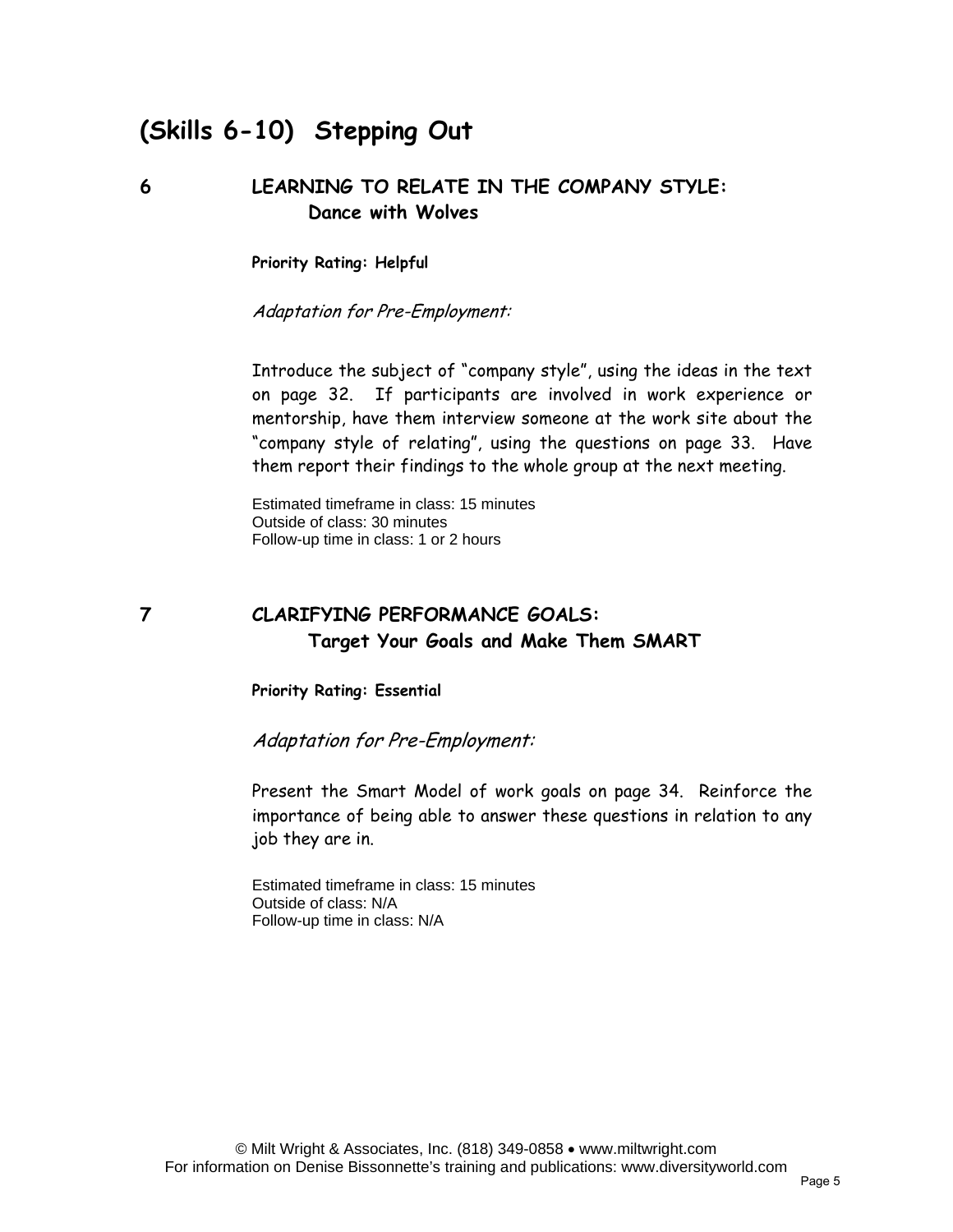#### **8 PAYING ATTENTION TO YOUR SURROUNDINGS: Your Workplace as a Learning Place**

**Priority Rating: Important** 

Adaptation for Pre-Employment:

Take participants through the list on page 36, following the directions. Ask them to identify 2 or 3 things they have learned by being in the program which they had not expected to learn and have them share their responses with the while group. Also have them identify at least one thing they are most looking forward to learning in the new job.

Estimated timeframe in class: 20-30 minutes Outside of class: N/A Follow-up time in class: N/A

#### **9 LEARNING FROM MISTAKES Make Fresh Ones, Not the Same Ones**

**Priority Rating: Important** 

Adaptation for Pre-Employment:

Go through the Six Hot Tips for Making Fresh Mistakes on pages 38 and 39. Give them an example of three parts of an apology from #2. Have participants practice making apologies in dyads.

Have participants share their responses to items 1 and 2 in the Challenge of the Day on page 40.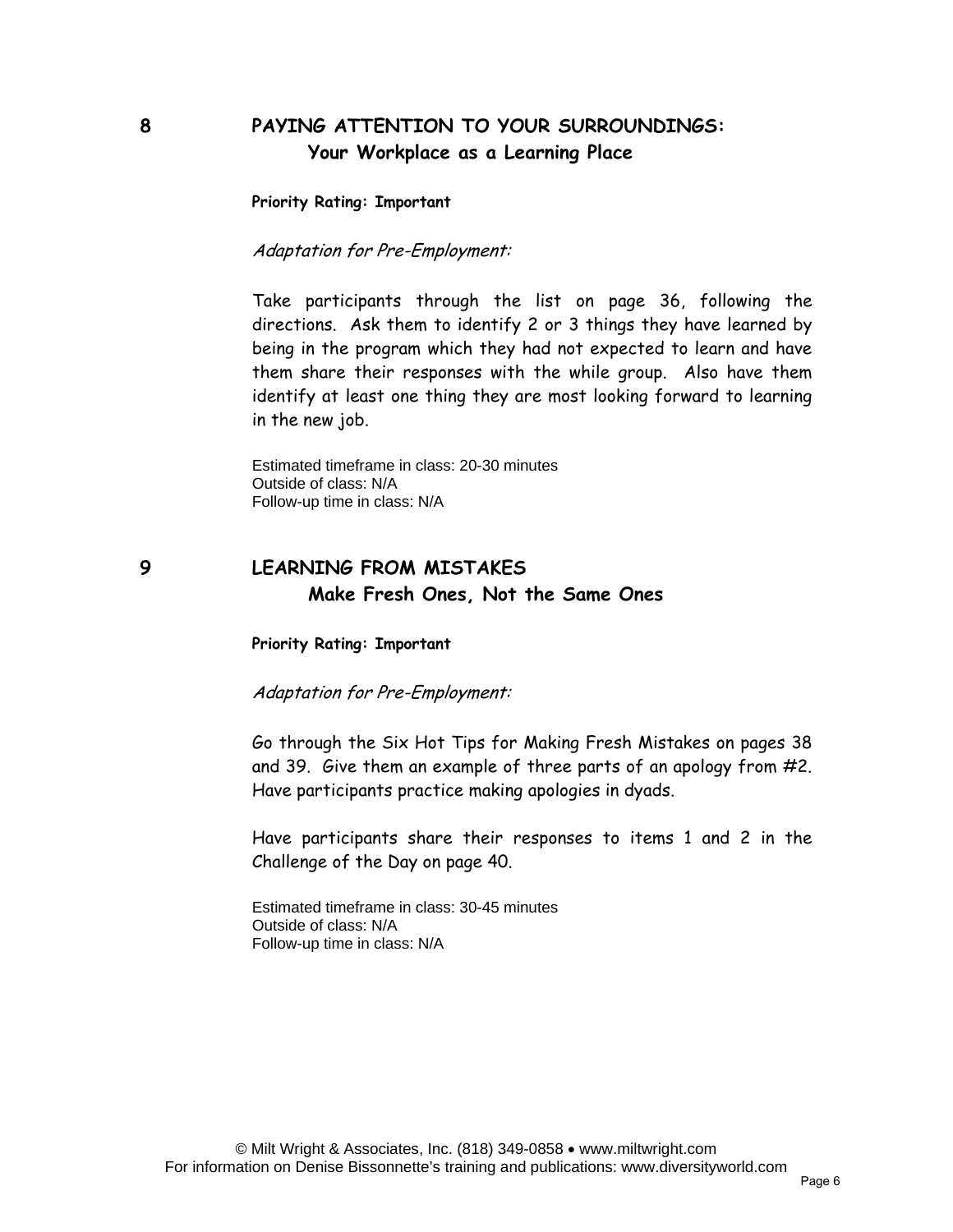## **10 NOT LETTING WORRY CRAMP YOUR STYLE Adopt The Gretzky Approach to Making "Goals"**

**Priority Rating: Important** 

Adaptation for Pre-Employment:

With their books closed, take the group through the true-false questions on page 41.

Following the directions provided, have them respond to the questions under item 1 in the Challenge of the Day on page 42. Adapt item 2 by asking participants to take one small risk in one area of their life within a specified time frame and report on their experience at a future meeting.

Estimated timeframe in class: 30 minutes Outside of class: N/A Follow-up time in class: 30 minutes

# **(Skills 11-15) Developing Habits for Success**

## **11 REFLECTING THE COMPANY IMAGE Play to Your Audience**

**Priority Rating: Helpful** 

Adaptation for Pre-Employment:

Introduce the topic of reflecting the company image, using the ideas in the text on page 44.

If participants are involved in work experience or mentorship, have them interview someone at the work site about "reflecting the company image," using the questions on page 45. Have them report their findings to the whole group at the next meeting.

Alternately, invite employers to the class and use the questions on page 45 to interview them about their workplace cultures.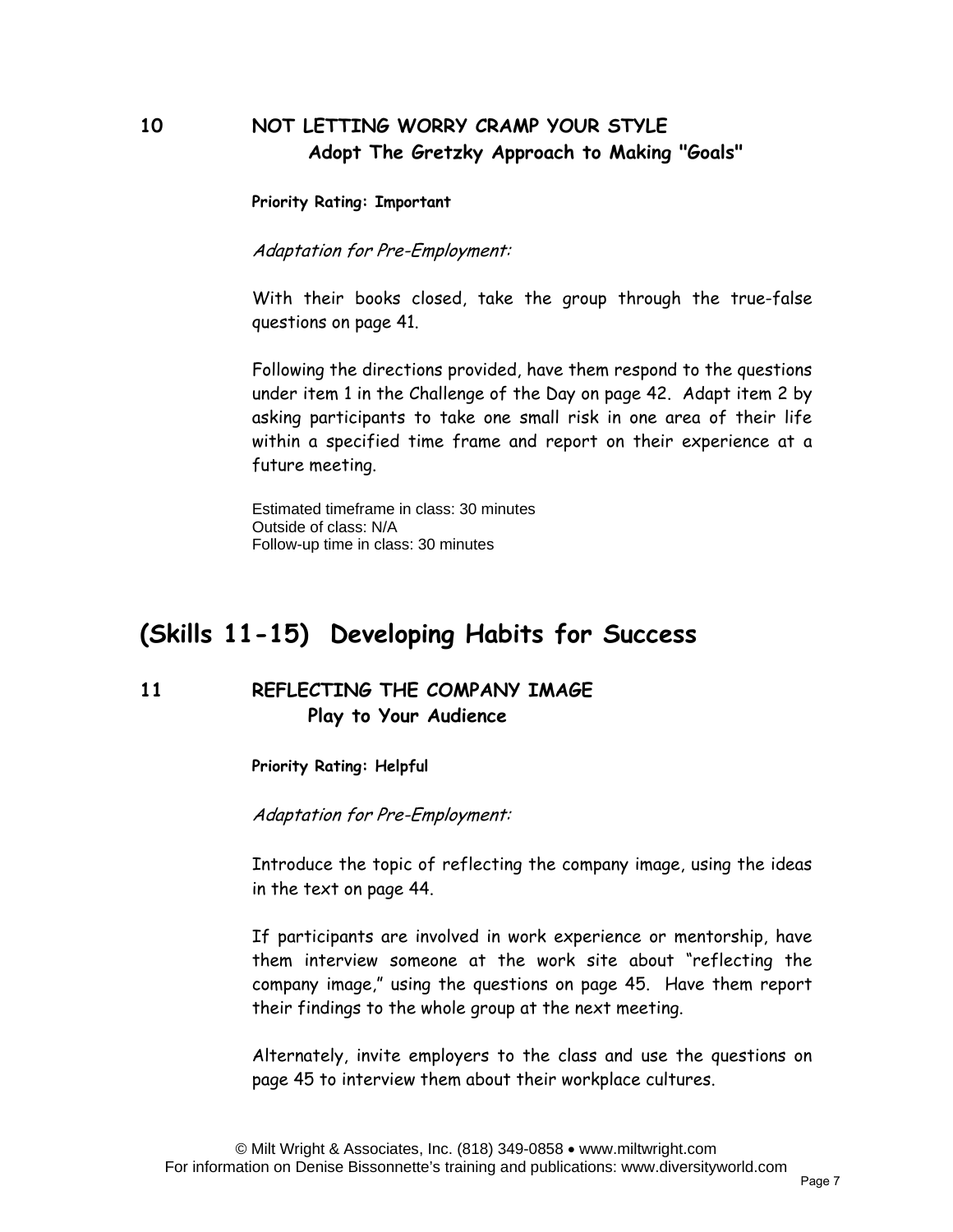Have the group identify questions from page 45 that they would like to include in informational interviews.

Estimated timeframe in class: 20 minutes Outside of class: 15 minutes Follow-up time in class: 1 hour

# **12 EXCEEDING EMPLOYER EXPECTATIONS Going the Extra Mile**

**Priority Rating: Essential** 

Adaptation for Pre-Employment:

Take the group through the Ten Suggestions for Going the Extra Mile on pages 46-48, adding examples from your own work experience for each of the ten suggestions.

Have participants brainstorm three ways that they can go the extra mile in the kind of job they are going to enter. If the kind of position they are going into is unknown, assign participants a hypothetical position.

Estimated timeframe in class: 45-60 minutes Outside of class: N/A Follow-up time in class: N/A

#### **13 SHINING IN THE EYES OF THE CUSTOMER Roll Out the Carpet in Service**

**Priority Rating: Essential** 

#### Adaptation for Pre-Employment:

Introduce the topic of customer service by asking the group to share examples of excellent customer service and horrible customer service. Ask the group to identify what their examples have in common.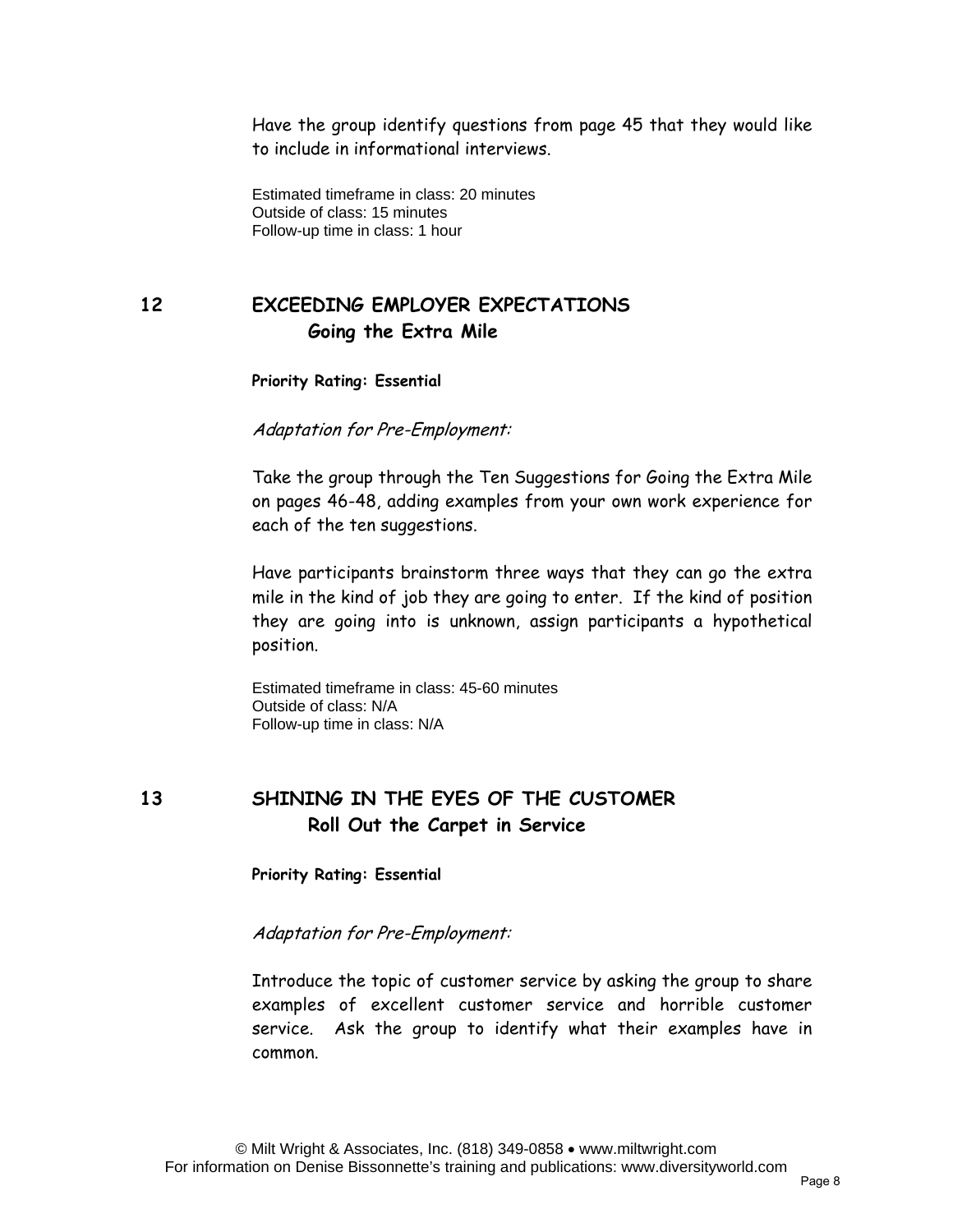Take the group through the exercise of identifying customer needs, following the directions on page 50 and 51.

Ask for two volunteers to roleplay the scripts on page 52, responding to your requests as a customer. This will further reinforce the differences beyond reading them.

Have the group respond to the first two items in the Challenge of the Day and share their responses with one another.

Estimated timeframe in class: 45-60 minutes Outside of class: N/A Follow-up time in class: N/A

## **14 BEING A TEAM PLAYER Develop Your Human Relations Skills**

**Priority Rating: Essential** 

Adaptation for Pre-Employment:

Following the directions on page 55, take the group through the 17 suggestions and have them share the tips they like the most and plan to put into practice when they go to work. (Don't forget to have them spot the lemons!)

Estimated timeframe in class: 30-45 minutes Outside of class: N/A Follow-up time in class: N/A

# **15 SURVIVING OFFICE POLITICS Develop Workplace Savvy**

**Priority Rating: Important** 

Adaptation for Pre-Employment:

Following the directions on page 59, take the group through the 21 Tips for Surviving Workplace Savvy and have them identify the ones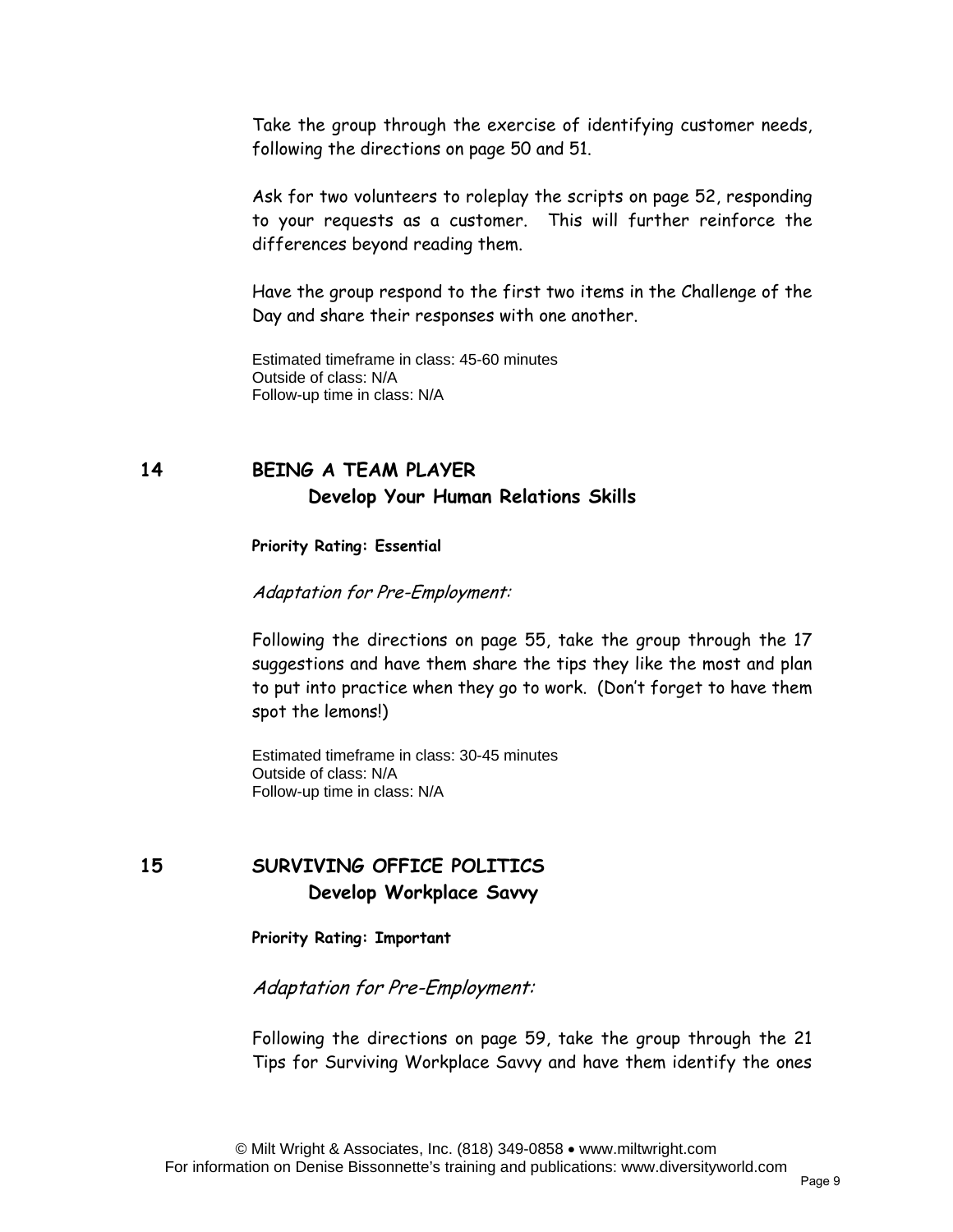they like the most and plan to put into practice when they go to work. (Once again, don't forget to have them spot the lemons!)

Estimated timeframe in class: 30-45 minutes Outside of class: N/A Follow-up time in class: N/A

# **(Skills 16-20) Gifts of Perspective and Choice**

# **16 CHOOSING TO THINK POSITIVE Overlook the Mud and See the Stars**

**Priority Rating: Important** 

Adaptation for Pre-Employment:

Ask for two volunteers to read the scripts on page 63, reflecting the differences in positive and negative thinking. Have everyone else keep their books closed during the roleplay. Facilitate a discussion of the differences between the two kinds of statements, using the ideas in the text on page 64.

Have participants respond to the first two items in the Challenge of the Day in relation to their lives outside the classroom or the workplace.

Estimated timeframe in class: 30-45 minutes Outside of class: N/A Follow-up time in class: N/A

# **17 FACING YOUR FEAR AND FINDING COURAGE Looking the World Straight in the Eye**

**Priority Rating: Important** 

Adaptation for Pre-Employment:

Go through the Nine Tips for Facing Your Fears on pages 66-68. (Consider assigning specific tips to particular individuals who will then present them to the rest of the group.) Elicit a discussion among participants about the tip that they think is the most important.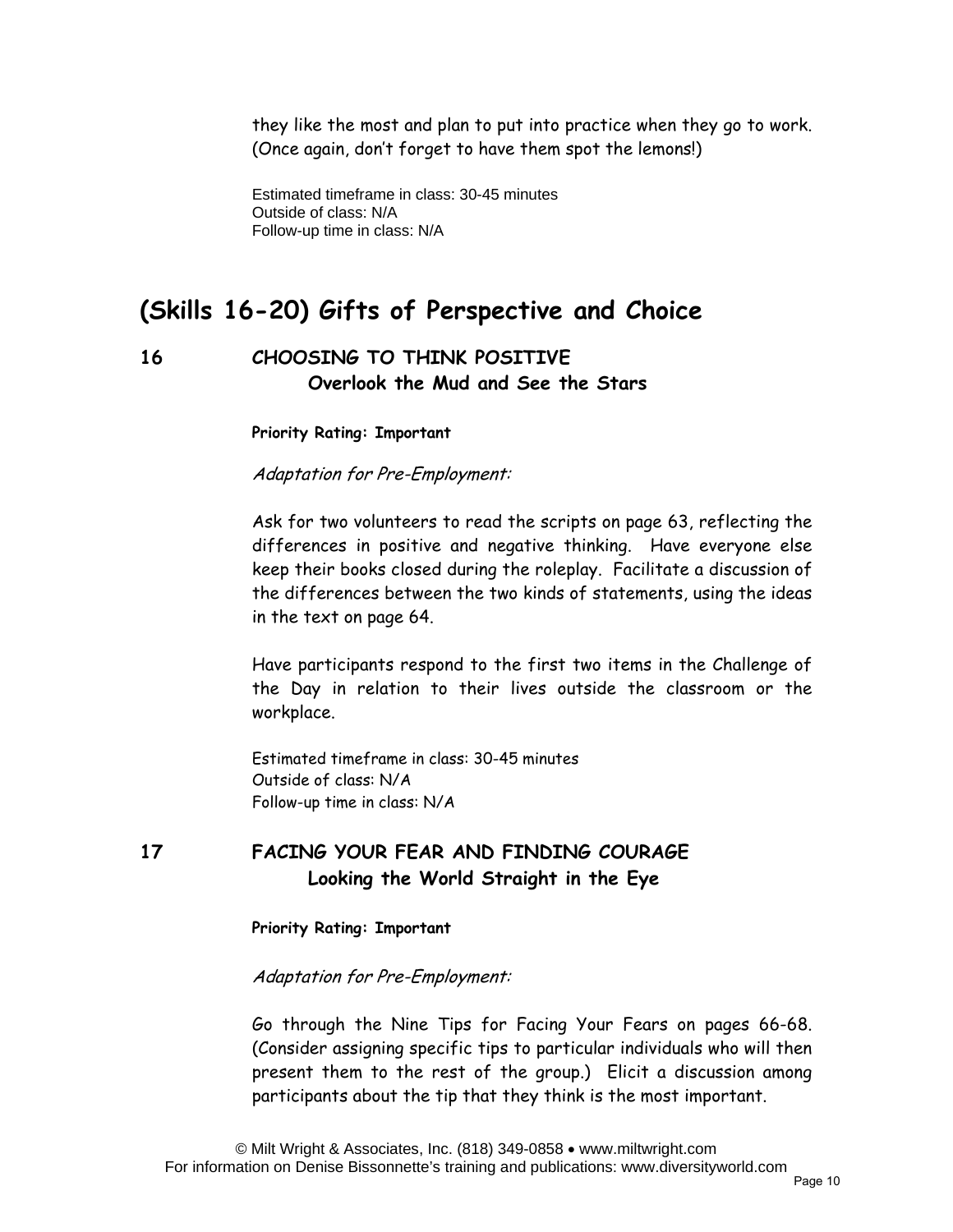Have participants respond to item #1 in the Challenge of the Day, adapting it to their "future work situation" rather than their "present" one.

Estimated timeframe in class: 45-60 minutes Outside of class: N/A Follow-up time in class: N/A

## **18 BREAK BAD HABITS OF THE MIND An Experiment in Attitude**

**Priority Rating: Helpful** 

Adaptation for Pre-Employment:

Take participants through page 70 exactly as it is written and then have them try the Experiment in Attitude presented in the Challenge of the Day the following day (it has to begin first thing in the morning!)

Estimated timeframe in class: 15-20 minutes Outside of class: N/A Follow-up time in class: N/A

#### **19 COPING WITH EVERYDAY LIFE The Art of Flexibility**

**Priority Rating: Helpful** 

Adaptation for Pre-Employment:

Introduce the topic of "flexibility," using the ideas laid out in the text on page 72, and then have participants respond to item #5 in the Challenge of the Day. Let participants discuss their responses and give each other advice on how they can better cope with everyday life situations.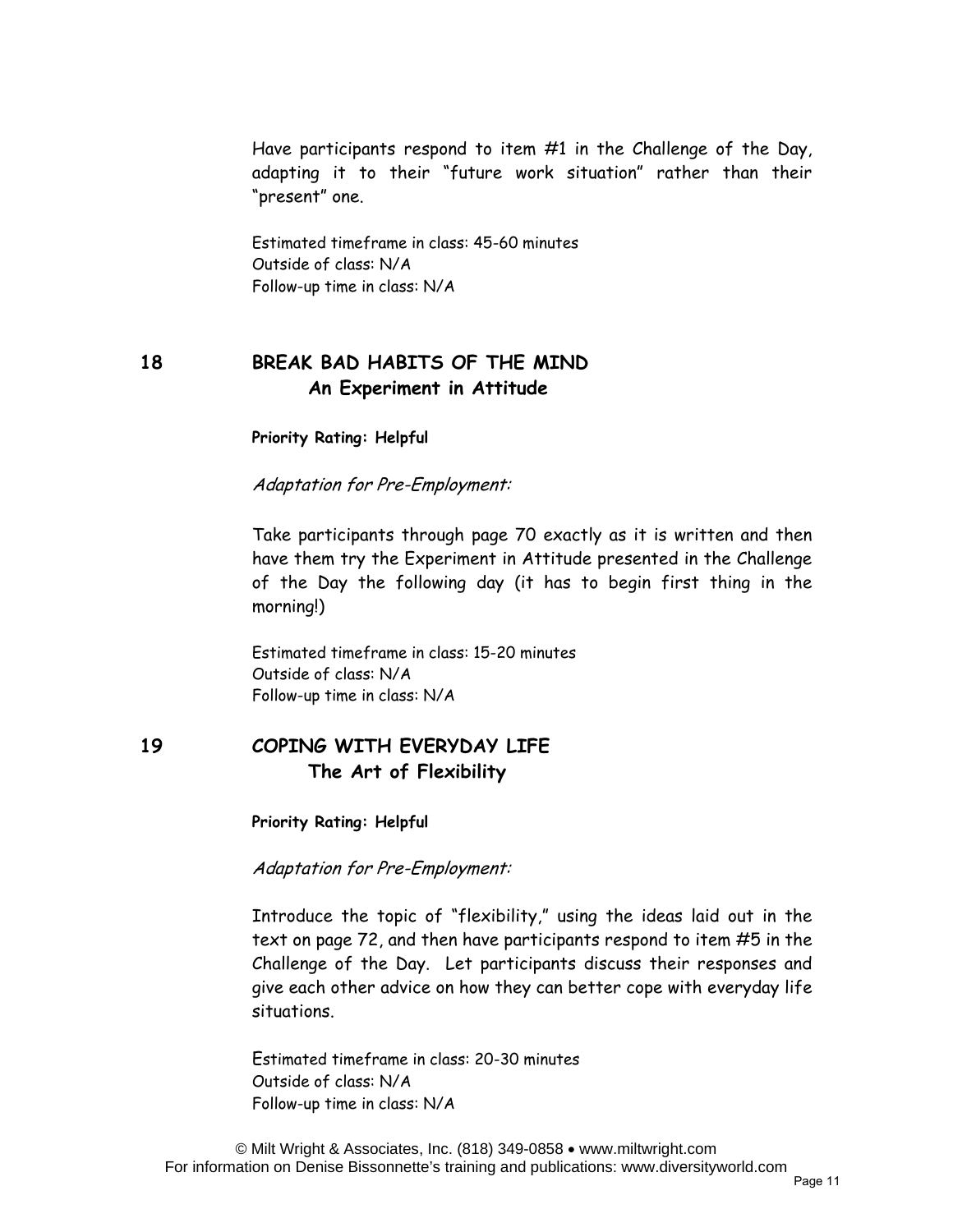## **20 TAKING SMALL STEPS TO CHANGE Use Time Wisely**

**Priority Rating: Essential** 

Adaptation for Pre-Employment:

Introduce the topic of "time management" using the ideas presented on page 74. Have participants respond to the Life Style Changes section of the Challenge of the Day. Suggest that participants commit to practicing some of the ideas they write down and report to the group their experiences in a subsequent class.

Estimated timeframe in class: 30-45 minutes Outside of class: Depends on the actions committed to Follow-up time in class: 15 minutes

# **(Skills 21-25) Take the Bitter with the Sweet**

#### **21 CONTROLLING YOUR ANGER Keep Your Head So You Don't Lose Your Job**

**Priority Rating: Essential** 

Adaptation for Pre-Employment:

Present the 5 Step Approach for Controlling Anger as it is presented on pages 76-78. Facilitate a discussion by having participants respond to each item in the Challenge of the Day, sharing their responses with the rest of the group.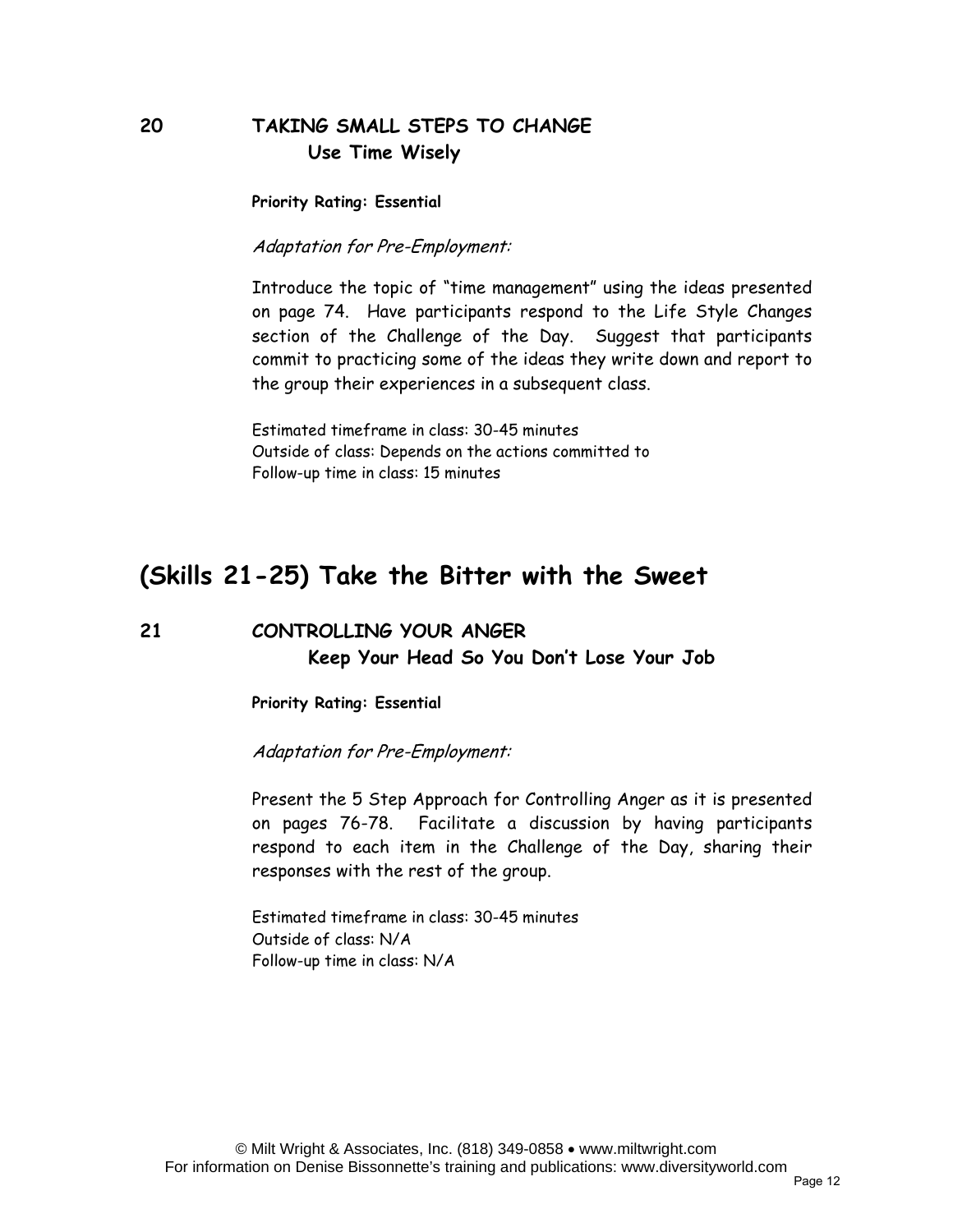# **22 MAKING YOURSELF UNDERSTOOD Choose the Right Words to Express Your Feelings**

**Priority Rating: Helpful** 

Adaptation for Pre-Employment:

Take the group through the activity on page 80 and have them "choose the right words" to describe how they felt in the following situations:

Three words to describe how they felt the first day in this program. Three words to describe how they feel about going to work.

Estimated timeframe in class: 30 minutes Outside of class: N/A Follow-up time in class: N/A

#### **23 BENEFITING FROM PRAISE AND CRITICISM Respond Well to Feedback**

#### **Priority Rating: Essential**

Adaptation for Pre-Employment:

Present the Nine Tips for Responding to Feedback using the text on pages 82-84.

Have participants practice receiving positive feedback by asking them to divide into subgroups of four to six. Focusing on one person at a time, have every other person in the group give that person positive feedback.

Facilitate a discussion using the questions in item 2 of the Challenge of the Day.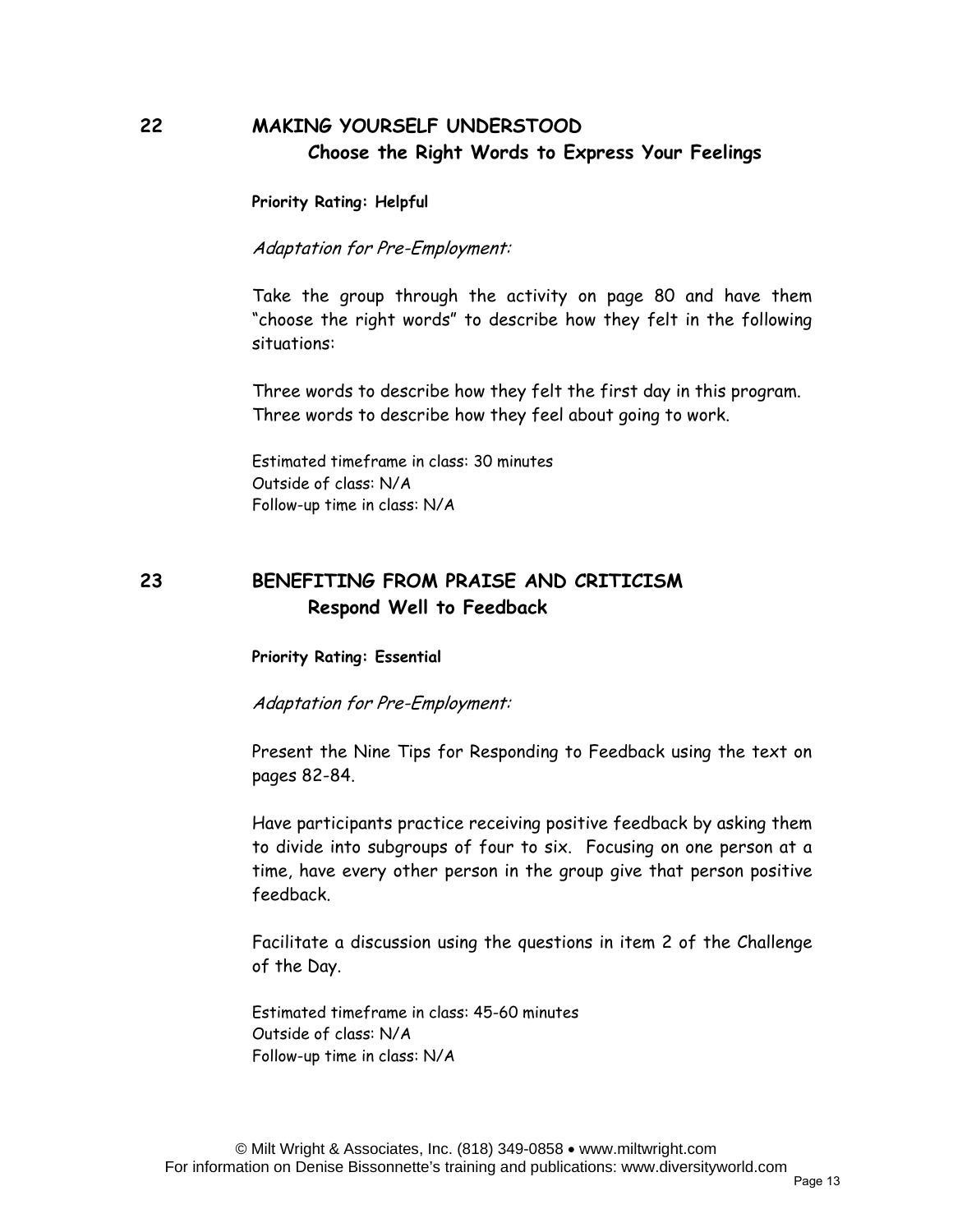#### **24 DEVELOPING THE ABILITY TO REALLY LISTEN Be all Ears and Don't Tune Out**

**Priority Rating: Essential** 

Adaptation for Pre-Employment:

Have participants close their books and take them through the True-False items presented on pages 86 and 87.

Present the Six Tune-out Modes by having participants in the class act them out in front of the group.

For those who are interested, challenge participants with item 3 of the Challenge of the Day and have them report on their experience.

Estimated timeframe in class: 45-60 minutes Outside of class: 20-30 minutes Follow-up time in class: 20-30 minutes

## **25 DEALING WITH DIFFICULT PEOPLE Kill 'Em With Kindness**

**Priority Rating: Important** 

Adaptation for Pre-Employment:

Introduce the activity, using the ideas in the text on page 91, and then lead participants through the Seven Hot Tips for Dealing with Difficult People. Have them share the tips that they plan to put into practice.

Discuss the "Power of Kindness," using the ideas presented in the text on pages 93 and 94. Ask participants to respond to item 1 in the Challenge of the Day.

Adapt item 5 in the Challenge of the Day by asking the group to brainstorm aloud the ways in which they can be kind to people in other areas of their life, including work.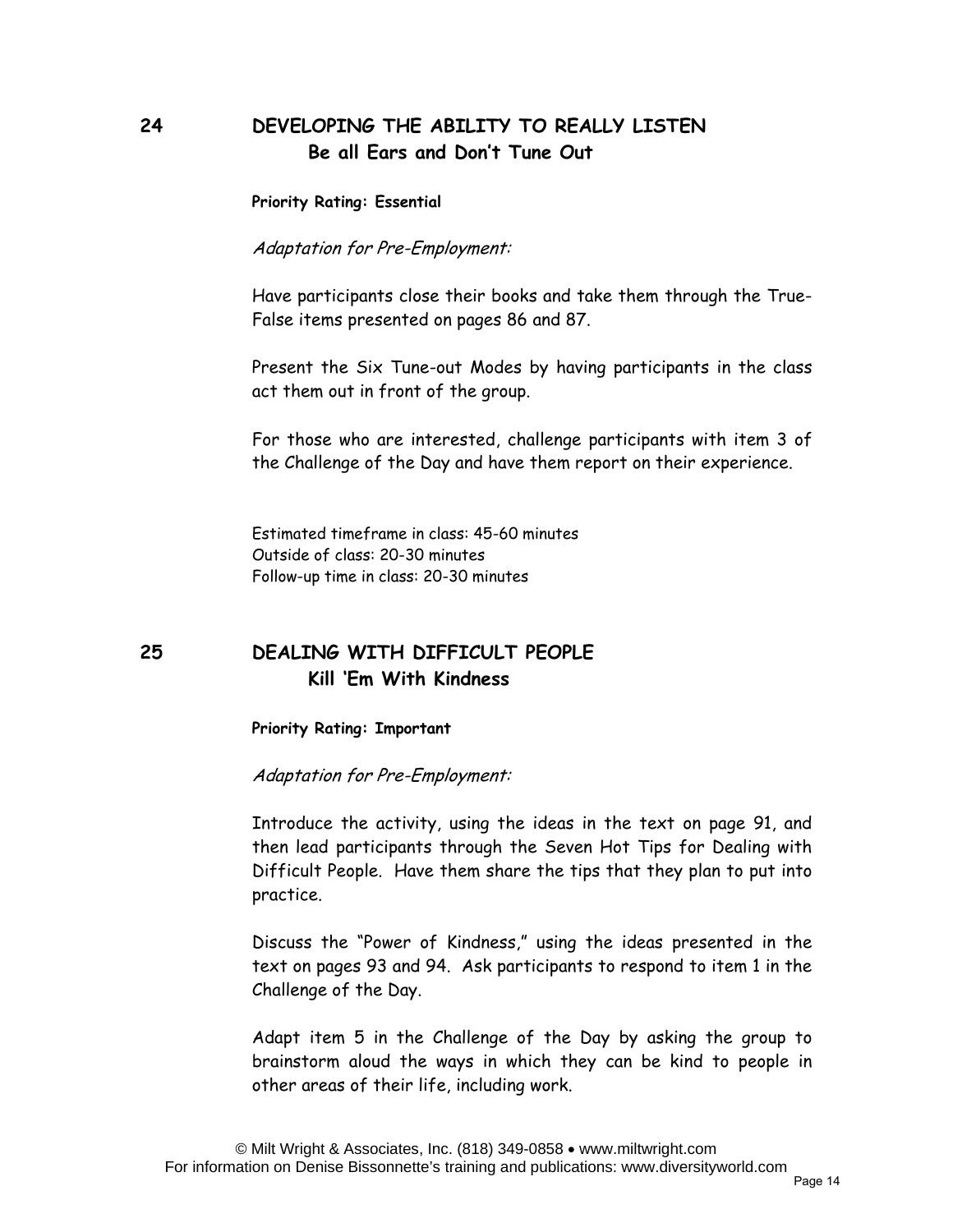Estimated timeframe in class: 30-45 minutes Outside of class: N/A Follow-up time in class: N/A

# **(Skills 26-30) Making the Job Work for You**

#### **26 MAKING A DIFFERENCE Focusing on Your Purpose**

**Priority Rating: Important** 

Adaptation for Pre-Employment:

Have participants keep their books closed as you tell the story of the three stonemasons on page 98. Follow the story with examples of finding purpose in work, using the examples on page 98 or examples of your own. Have each participant identify and share with the group the purpose they believe they will find in the work they are entering. If the kind of position they are going into is unknown, assign participants a hypothetical position.

Estimated timeframe in class: 30-45 minutes Outside of class: N/A Follow-up time in class: N/A

## **27 MAKING WORK MEANINGFUL Put Your Values to Work**

**Priority Rating: Essential** 

Adaptation for Pre-Employment:

Have participants take the Work Values Assessment, following the directions on page 100. After they have identified their top three values, have them brainstorm responses to the three questions listed on the top of page 101.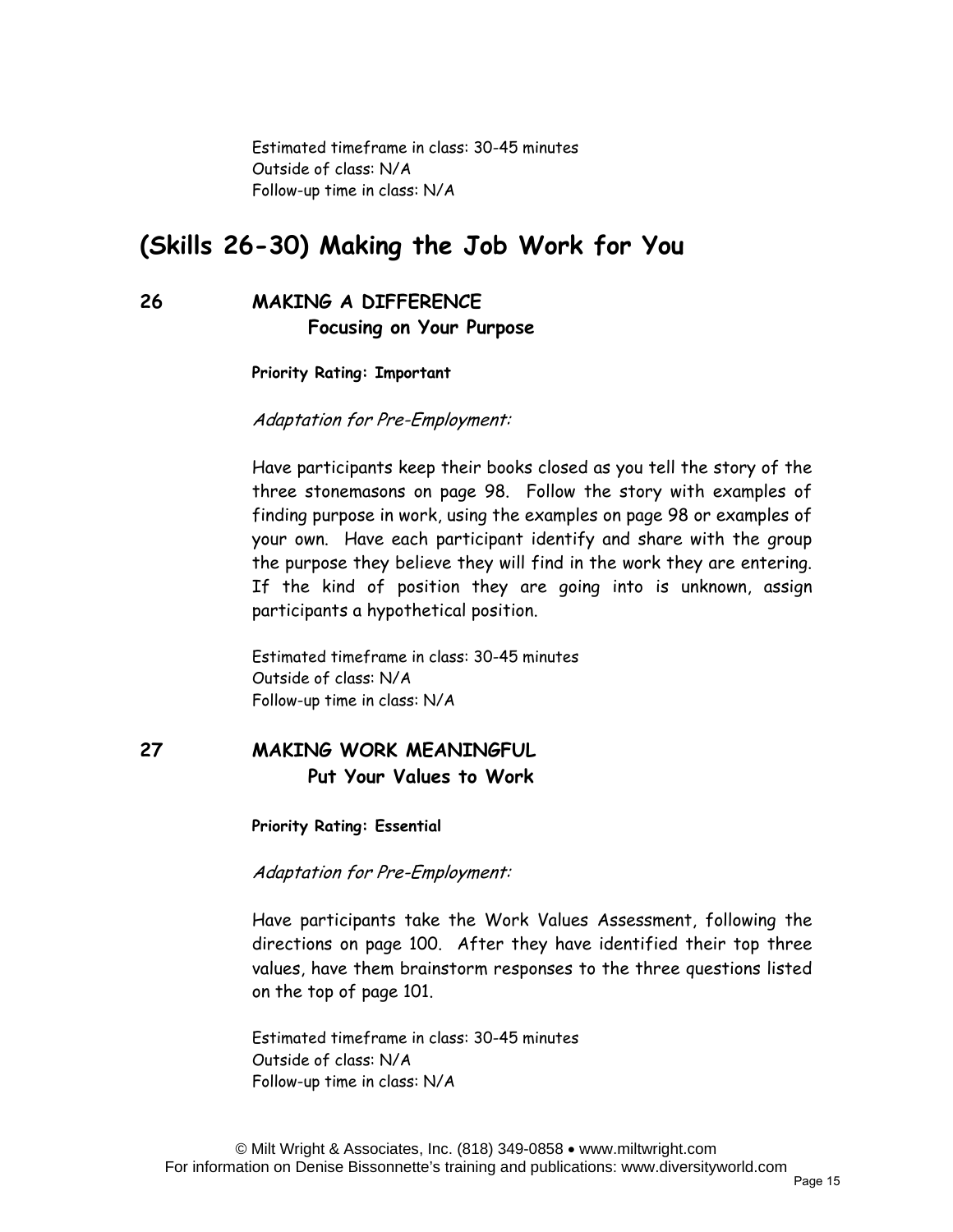## **28 LIVING EACH DAY GRATEFULLY Redefining Wealth**

**Priority Rating: Important** 

Adaptation for Pre-Employment:

Read "The Sculptor" on page 102 aloud to the group or have the group read it silently to themselves.

Have participants respond to the mini-assessment on page 103 following the directions.

Present the ideas in Tips 2 and 3 on pages 104 and 105, using ideas from the text.

Have participants respond to items 1 and 3 from the Challenge of the Day and share their responses with the group.

Estimated timeframe in class: 45-60 minutes Outside of class: N/A Follow-up time in class: N/A

#### **29 LEARNING FROM A MENTOR A Smart Step In Moving Forward**

**Priority Rating: Important** 

Adaptation for Pre-Employment:

Introduce the topic of mentoring by telling the story on page 107. Discuss the common questions about mentoring on pages 108-110 or assign specific questions to particular individuals to present to the rest of the group.

Have participants respond to the two tasks in the Challenge of the Day on pages 110 and 111. Have the group report their findings and results to the group in a subsequent meeting.

Estimated timeframe in class: 45-60 minutes Outside of class: 30-40 minutes Follow-up time in class: 30-40 minutes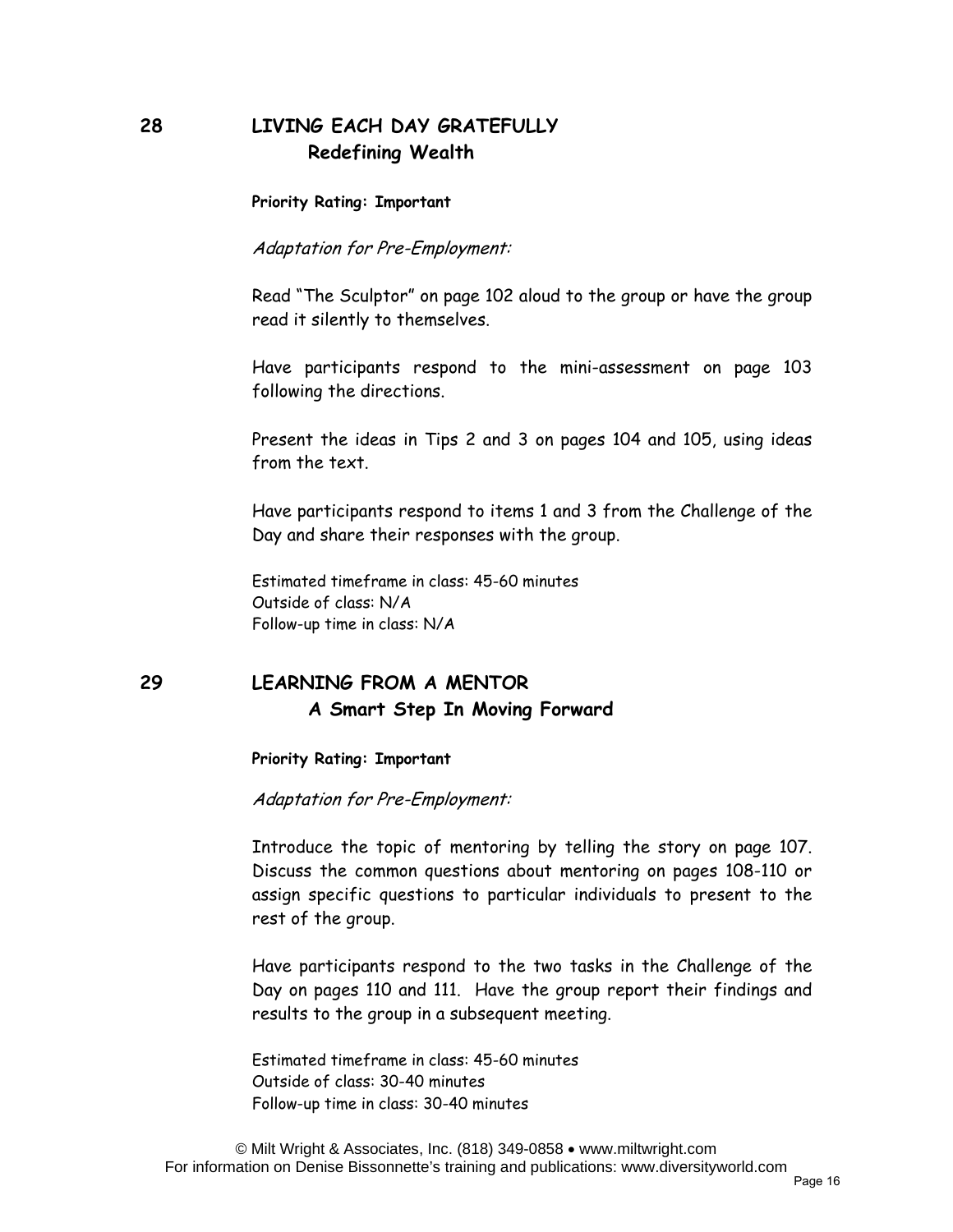## **30 BALANCING LIFE AND WORK Food for the Soul**

**Priority Rating: Essential** 

Adaptation for Pre-Employment:

Present the ideas expressed on pages 114 and 115 regarding the importance of "balancing life and work". Have the group follow the directions on page 116 and commit to three of the ideas on the list to practice and report on to the group in a subsequent meeting.

Estimated timeframe in class: 20-30 minutes Outside of class: Depends on what they commit to. Follow-up time in class: 15 minutes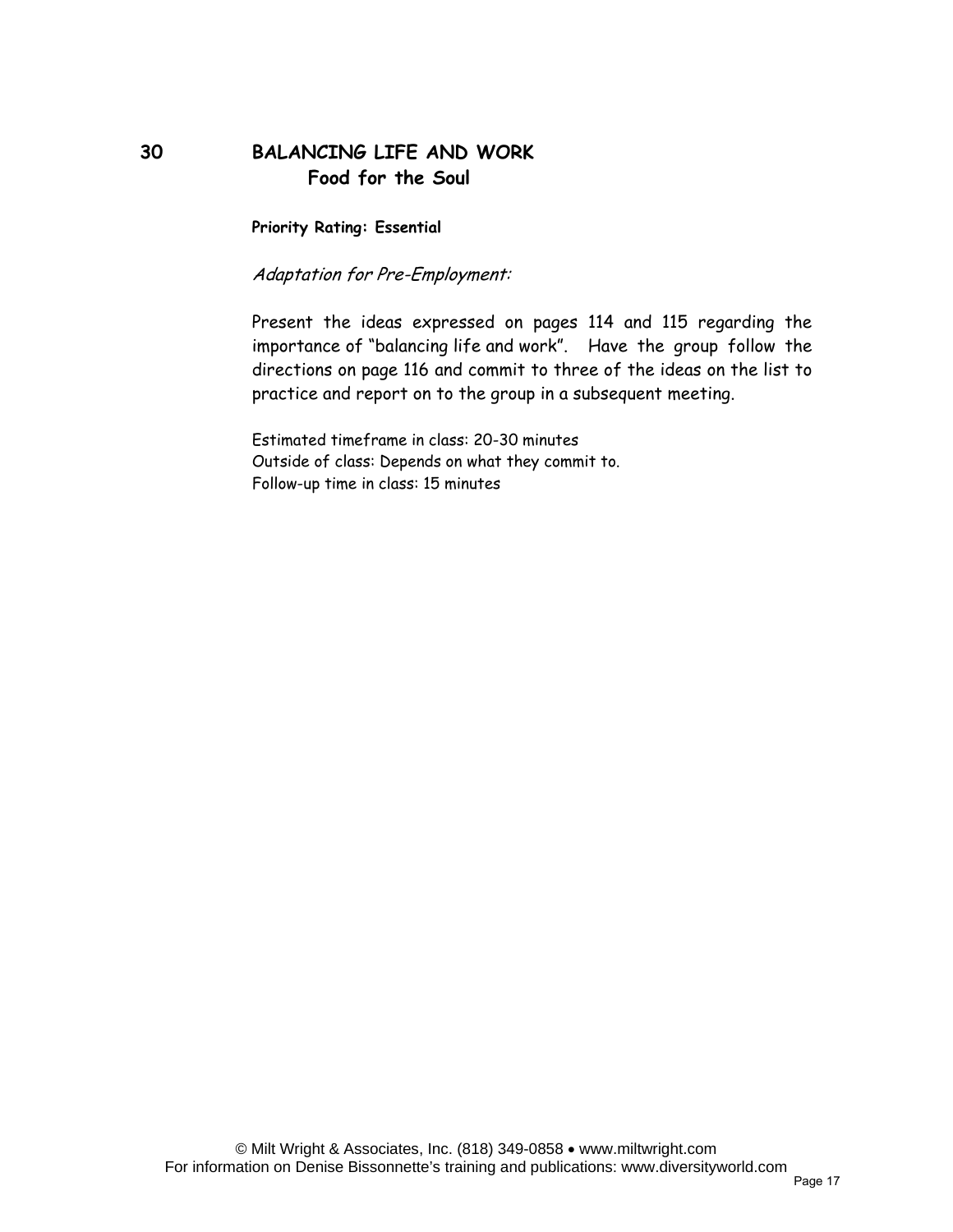# Summary of 30 Ways to Shine as a New Employee: Pre-Employment Workshop Outline

# **INTRODUCTION (Essential)**

Estimated timeframe in class: 30-45 minutes Outside of class: N/A Follow-up time in class: N/A

# **(Skills 1-5) New Beginnings**

# **1 CALMING NEW EMPLOYEE JITTERS (Essential)**

Estimated timeframe in class: 45-60 minutes Outside of class: 10 minutes Follow-up time in class: 30 minutes

## **2 DEALING WITH CHANGE (Essential)**

Estimated timeframe in class: 45-60 minutes Outside of class: N/A Follow-up time in class: N/A

# **3 UNDERSTANDING WORKPLACE CULTURE (Essential)**

Estimated timeframe in class: 30-45 minutes Outside of class: 30 minutes Follow-up time in class: 30-60 minutes

#### **4 MEETING NEW PEOPLE (Important)**

Estimated timeframe in class: 30-45 minutes Outside of class: N/A Follow-up time in class: 15-20 minutes

# **5 SATISFYING EMPLOYER EXPECTATIONS (Important)**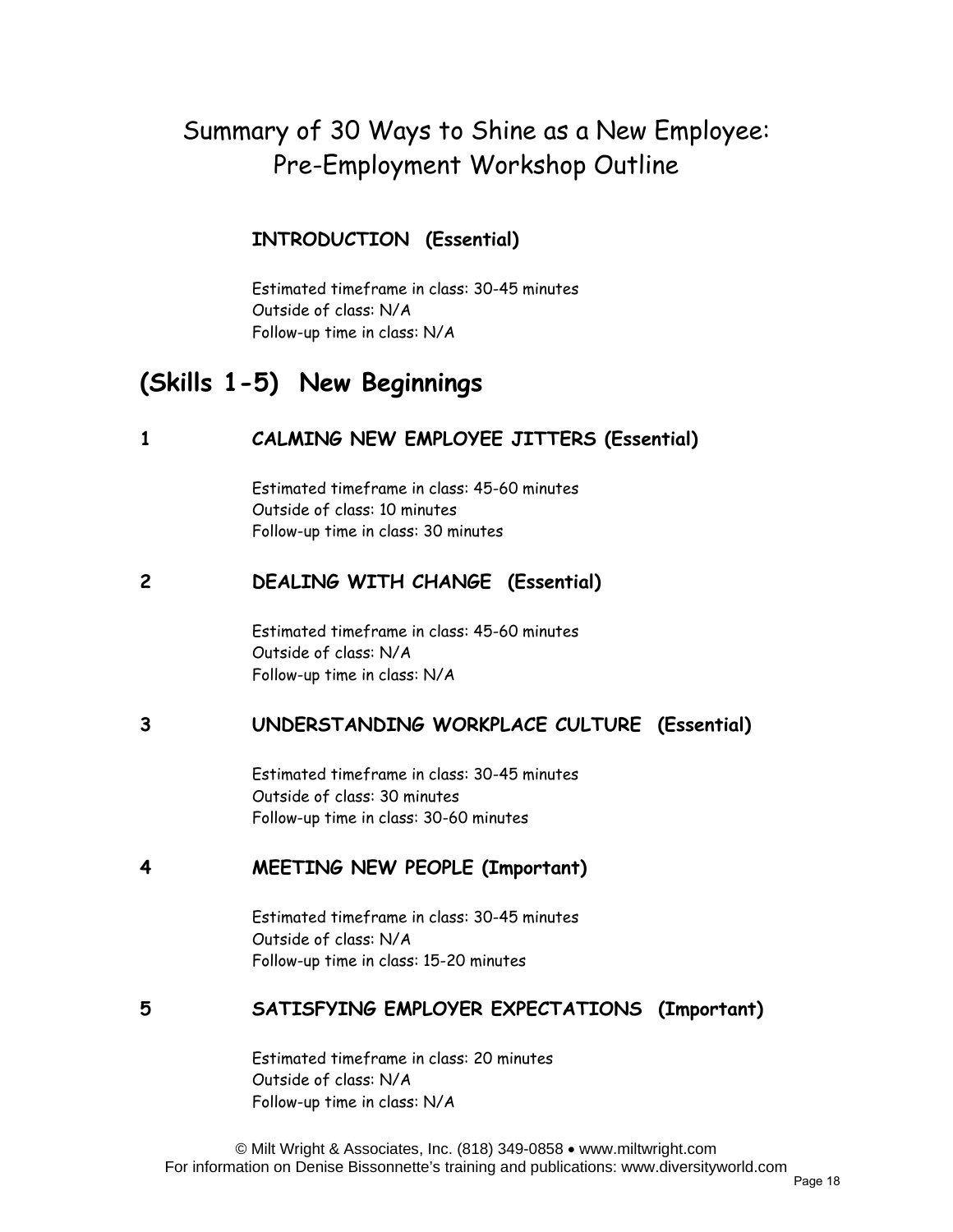# **(Skills 6-10) Stepping Out**

# **6 LEARNING TO RELATE IN THE COMPANY STYLE (Helpful)**

Estimated timeframe in class: 15 minutes Outside of class: 30 minutes Follow-up time in class: 1 or 2 hours

## **7 CLARIFYING PERFORMANCE GOALS (Essential)**

Estimated timeframe in class: 15 minutes Outside of class: N/A Follow-up time in class: N/A

# **8 PAYING ATTENTION TO YOUR SURROUNDINGS (Important)**

Estimated timeframe in class: 20-30 minutes Outside of class: N/A Follow-up time in class: N/A

## **9 LEARNING FROM MISTAKES (Important)**

Estimated timeframe in class: 30-45 minutes Outside of class: N/A Follow-up time in class: N/A

# **10 NOT LETTING WORRY CRAMP YOUR STYLE (Important)**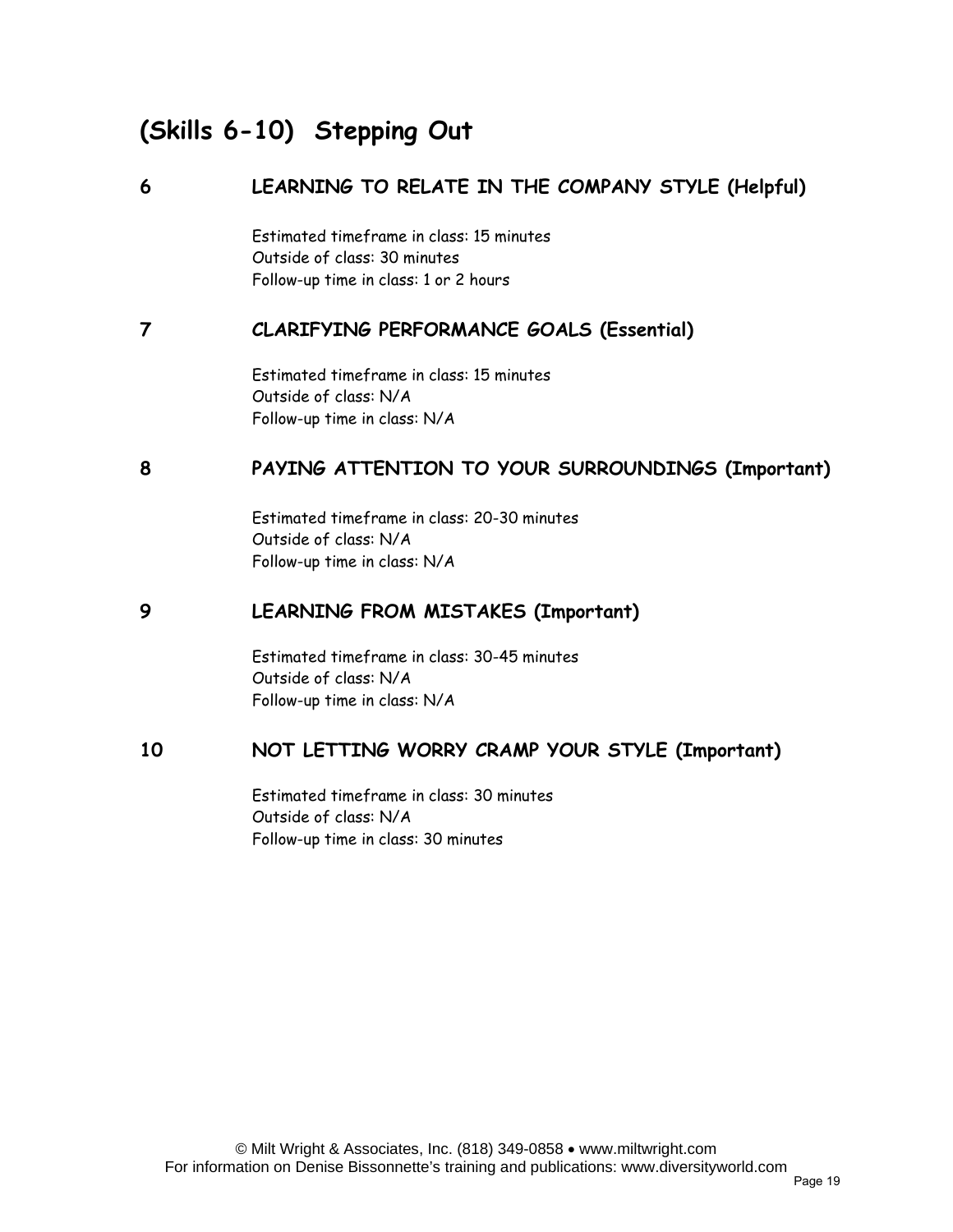# **(Skills 11-15) Developing Habits for Success**

#### **11 REFLECTING THE COMPANY IMAGE (Helpful)**

Estimated timeframe in class: 20 minutes Outside of class: 15 minutes Follow-up time in class: 1 hour

## **12 EXCEEDING EXPECTATIONS: GOING THE EXTRA MILE (Essential)**

Estimated timeframe in class: 45-60 minutes Outside of class: N/A Follow-up time in class: N/A

#### **13 SHINING IN THE EYES OF THE CUSTOMER (Essential)**

Estimated timeframe in class: 45-60 minutes Outside of class: N/A Follow-up time in class: N/A

#### **14 BEING A TEAM PLAYER (Essential)**

Estimated timeframe in class: 30-45 minutes Outside of class: N/A Follow-up time in class: N/A

#### **15 SURVIVING OFFICE POLITICS (Important)**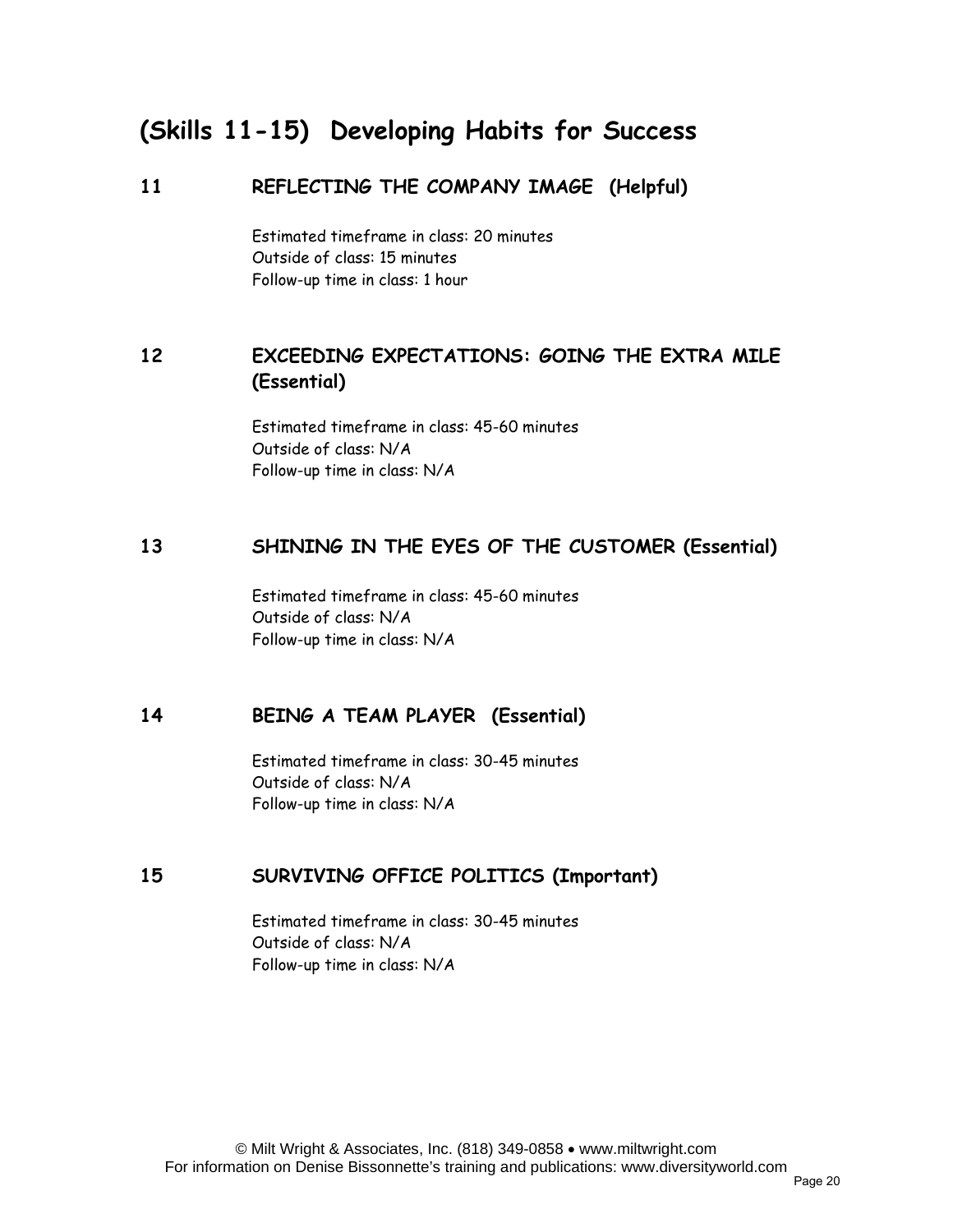# **(Skills 16-20) Gifts of Perspective and Choice**

## **16 CHOOSING TO THINK POSITIVE (Important)**

Estimated timeframe in class: 30-45 minutes Outside of class: N/A Follow-up time in class: N/A

#### **17 FACING YOUR FEAR AND FINDING COURAGE (Important)**

Estimated timeframe in class: 45-60 minutes Outside of class: N/A Follow-up time in class: N/A

#### **18 BREAK BAD HABITS OF THE MIND (Helpful)**

Estimated timeframe in class: 15-20 minutes Outside of class: N/A Follow-up time in class: N/A

## **19 COPING WITH EVERYDAY LIFE (Helpful)**

Estimated timeframe in class: 20-30 minutes Outside of class: N/A Follow-up time in class: N/A

#### **20 TAKING SMALL STEPS TO CHANGE (Essential)**

Estimated timeframe in class: 30-45 minutes Outside of class: Depends on the actions committed to Follow-up time in class: 15 minutes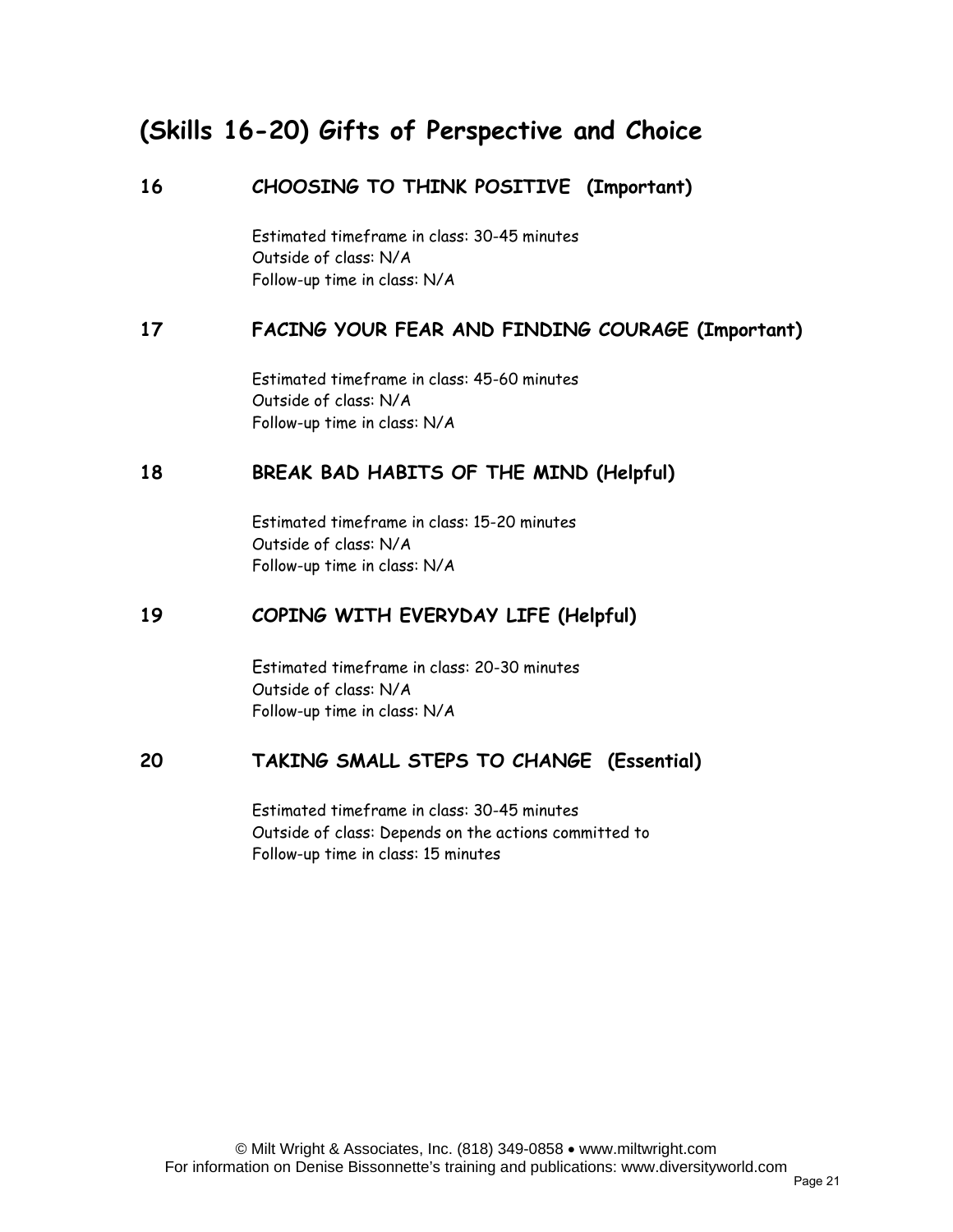# **(Skills 21-25) Take the Bitter with the Sweet**

#### **21 CONTROLLING YOUR ANGER (Essential)**

Estimated timeframe in class: 30-45 minutes Outside of class: N/A Follow-up time in class: N/A

#### **22 MAKING YOURSELF UNDERSTOOD (Helpful)**

Estimated timeframe in class: 30 minutes Outside of class: N/A Follow-up time in class: N/A

#### **23 BENEFITING FROM PRAISE AND CRITICISM (Essential)**

Estimated timeframe in class: 45-60 minutes Outside of class: N/A Follow-up time in class: N/A

## **24 DEVELOPING THE ABILITY TO REALLY LISTEN (Essential)**

Estimated timeframe in class: 45-60 minutes Outside of class: 20-30 minutes Follow-up time in class: 20-30 minutes

#### **25 DEALING WITH DIFFICULT PEOPLE (Important)**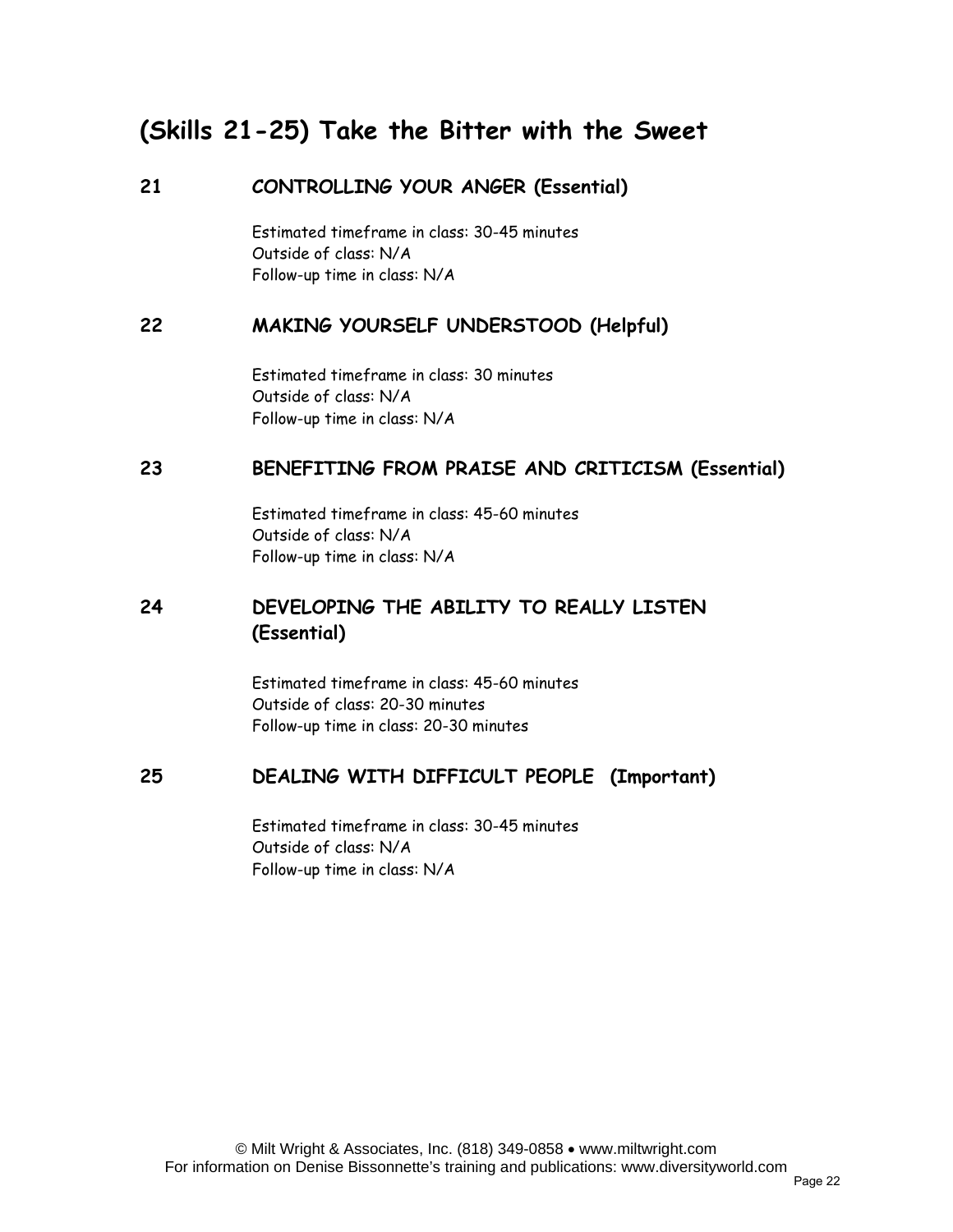# **(Skills 26-30) Making the Job Work for You**

#### **26 MAKING A DIFFERENCE (Important)**

Estimated timeframe in class: 30-45 minutes Outside of class: N/A Follow-up time in class: N/A

#### **27 MAKING WORK MEANINGFUL (Essential)**

Estimated timeframe in class: 30-45 minutes Outside of class: N/A Follow-up time in class: N/A

#### **28 LIVING EACH DAY GRATEFULLY (Important)**

Estimated timeframe in class: 45-60 minutes Outside of class: N/A Follow-up time in class: N/A

#### **29 LEARNING FROM A MENTOR (Important)**

Estimated timeframe in class: 45-60 minutes Outside of class: 30-40 minutes Follow-up time in class: 30-40 minutes

#### **30 BALANCING LIFE AND WORK (Essential)**

Estimated timeframe in class: 20-30 minutes Outside of class: Depends on what they commit to. Follow-up time in class: 15 minutes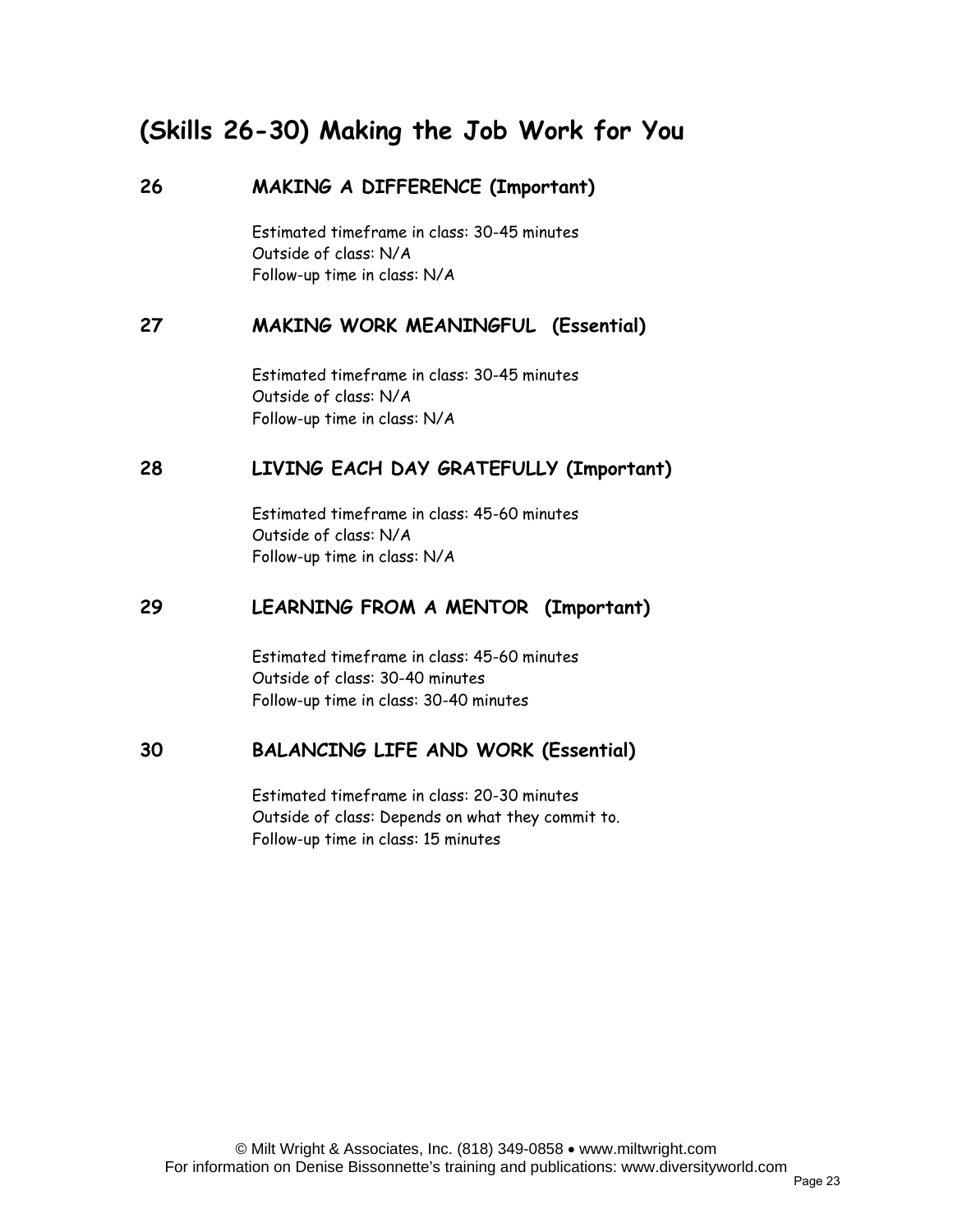|    | New Beginnings<br><b>(Skills 1-5)</b>                                                                                                                                                                                                                                                                                            | Communication | Assertiveness | Performance | Attitude | Work Habits | Problem<br>Solving | Building<br>$\mathrm{Team}$ | Informational | Diversity Skill | <b>Stress Reduction</b> | Initiative |
|----|----------------------------------------------------------------------------------------------------------------------------------------------------------------------------------------------------------------------------------------------------------------------------------------------------------------------------------|---------------|---------------|-------------|----------|-------------|--------------------|-----------------------------|---------------|-----------------|-------------------------|------------|
|    | 1. Calming New Employee Jitters —<br><b>Think Progress, Not Perfection</b><br>Seven helpful hints for dealing with the stress of<br>being a new employee! Helps alleviate the self-<br>induced stress typical of new employees.                                                                                                  |               |               |             |          |             |                    |                             |               |                 |                         |            |
|    | 2. Dealing with Change -<br>Prepare for the Winding Road of<br><b>Transition</b><br>A detailed map of four stages of transition often<br>experienced in a new job and great tips for dealing<br>effectively with each stage. Lends a necessary<br>perspective to employees who feel lost in those first<br>few weeks on the job. |               |               |             |          |             |                    |                             |               |                 |                         |            |
| 3. | <b>Understanding Workplace Culture</b><br>- When in Rome, Do as the Romans Do<br>An invaluable assessment of workplace culture<br>through an inventory of written and unwritten rules<br>and protocol. Essential tool for job retention!                                                                                         |               |               |             |          |             |                    |                             |               |                 |                         |            |
|    | 4. Meeting New People -<br>Take Advantage of a Clean Slate<br>Great suggestions for starting new relation-ships<br>off on the right foot. Builds self-confidence and<br>eases the new employee's integration onto the work<br>team!                                                                                              |               |               |             |          |             |                    |                             |               |                 |                         |            |
|    | 5. Satisfying Employer Expectations —<br><b>Fifteen Key Behaviors</b><br>A practical survey listing essential behaviors<br>expected in today's workplace. May serve as<br>"reality therapy" for some!                                                                                                                            |               |               |             |          |             |                    |                             |               |                 |                         |            |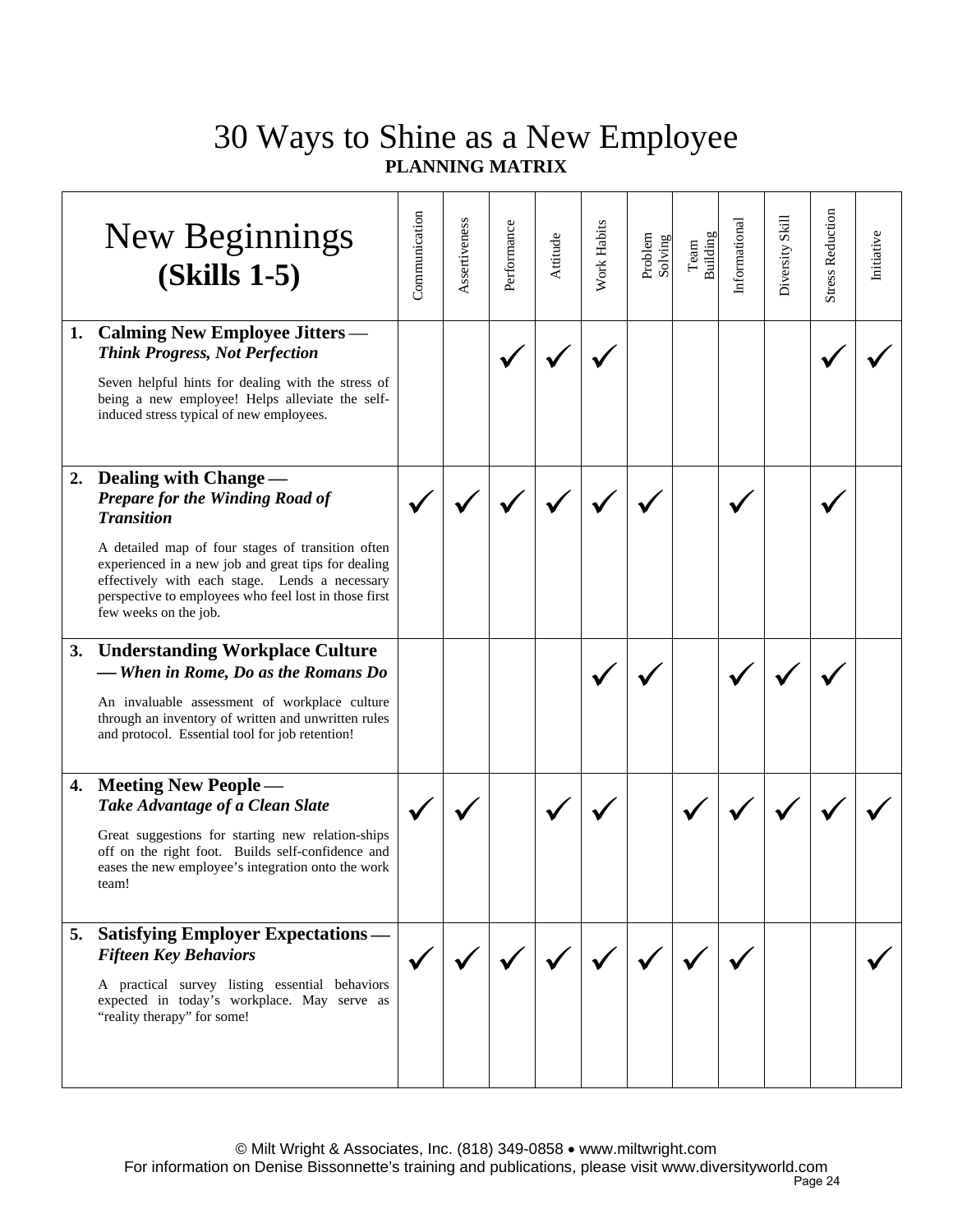|    | <b>Stepping Out</b><br><b>(Skills 6-10)</b>                                                                                                                                                                                                                                                                                                                                   | <b>Communication</b> | Assertiveness | Performance | Attitude | Work Habits | Problem<br>Solving | Building<br>$\mathrm{Team}$ | Informational | Diversity Skill | <b>Stress Reduction</b> | Initiative |
|----|-------------------------------------------------------------------------------------------------------------------------------------------------------------------------------------------------------------------------------------------------------------------------------------------------------------------------------------------------------------------------------|----------------------|---------------|-------------|----------|-------------|--------------------|-----------------------------|---------------|-----------------|-------------------------|------------|
| 6. | <b>Learning to Relate in the Company</b><br><b>Style</b> - Dance with Wolves<br>Highlights what to watch for, listen to and ask<br>about in order to relate in the company style. An<br>often overlooked but important aspect of job<br>retention.                                                                                                                            |                      |               |             |          |             |                    |                             |               |                 |                         |            |
| 7. | <b>Clarifying Performance Goals —</b><br><b>Target Your Goals and Make Them</b><br><b>SMART</b><br>Assists new employees to develop work goals that<br>are Specific, Measurable, Achievable, Relevant,<br>and Timely.<br>Essential for effective skill<br>development!                                                                                                        |                      |               |             |          |             |                    |                             |               |                 |                         |            |
| 8. | <b>Paying Attention to Your</b><br>Surroundings - Your Workplace as a<br><b>Learning Place</b><br>Lists fourteen categories of workplace learning that<br>go beyond traditional competencies. Inspires a<br>learning attitude bent towards growth. Especially<br>helpful in a position the new employee considers<br>repetitive or unchallenging.                             |                      |               |             |          |             |                    |                             |               |                 |                         |            |
|    | 9. Learning From Mistakes —<br><b>Make Fresh Ones, Not the Same Ones</b><br>Encourages the new employee to view mistakes as<br>a fundamental source of workplace learning rather<br>than as failure. Crucial for building self-esteem<br>and taking the fear out of learning.                                                                                                 |                      |               |             |          |             |                    |                             |               |                 |                         |            |
|    | 10. Not Letting Worry Cramp Your<br>Style - Adopt the Gretzky Approach to<br>Making "GOALS"<br>Replaces<br>unproductive<br>"worrying"<br>with<br>a a<br>willingness to take risks. In the words of the great<br>hockey player, Wayne Gretzky, "100% of the shots<br>you don't take don't go in." This helps new<br>employees identify the shots they are refusing to<br>take. |                      |               |             |          |             |                    |                             |               |                 |                         |            |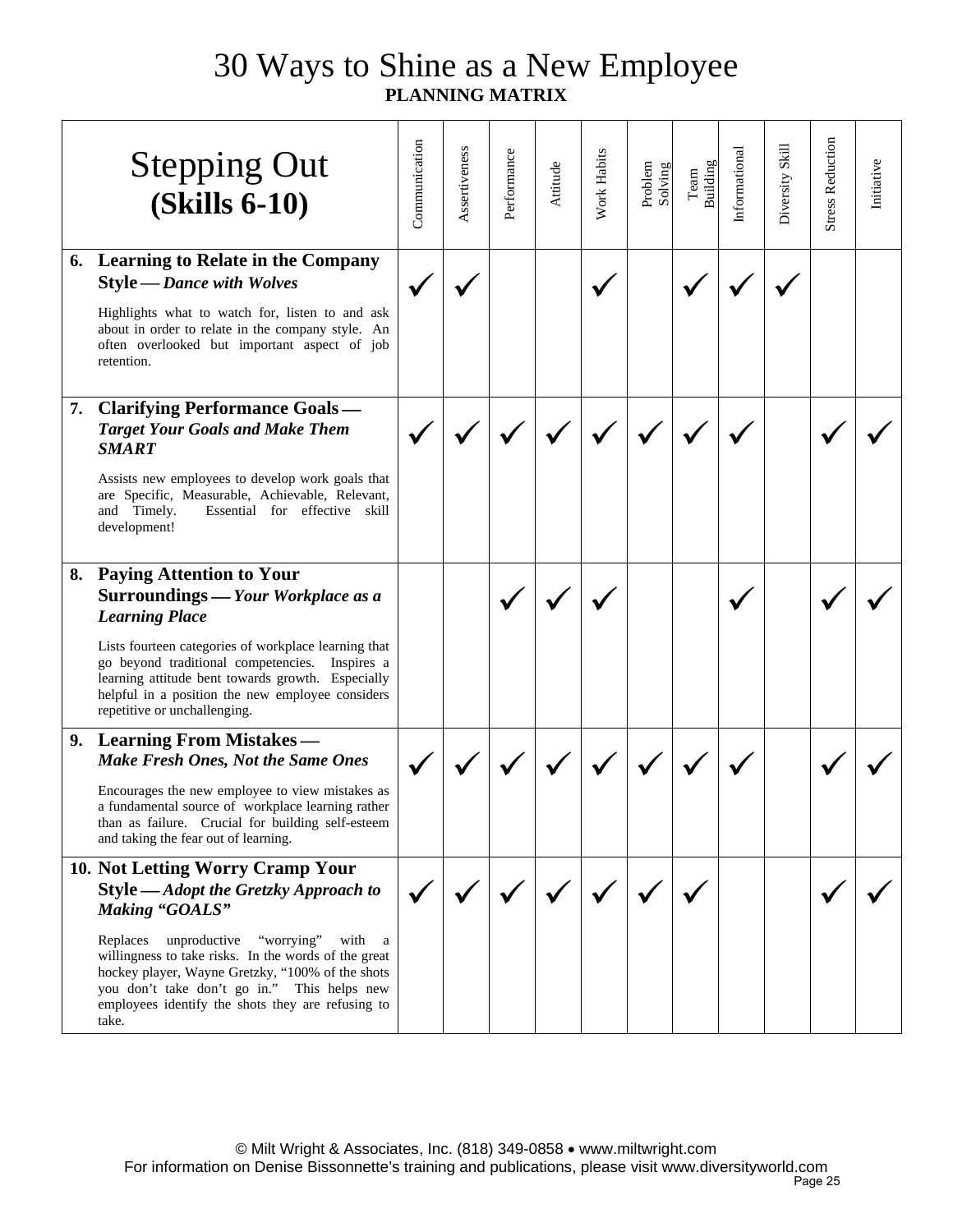| <b>Habits for Success</b><br><b>(Skills 11-15)</b>                                                                                                                                                                                                                                                     | Communication | Assertiveness | Performance | Attitude | <b>Nork Habits</b> | Problem<br>Solving | Team<br>Building | Informational | Diversity Skill | <b>Stress Reduction</b> | Initiative |
|--------------------------------------------------------------------------------------------------------------------------------------------------------------------------------------------------------------------------------------------------------------------------------------------------------|---------------|---------------|-------------|----------|--------------------|--------------------|------------------|---------------|-----------------|-------------------------|------------|
| 11. Reflecting the Company Image -<br><b>Play to Your Audience</b><br>Prompts the new employee to look with a keener<br>eye at the company image and how he/she should<br>reflect that image in his/her position.                                                                                      |               |               |             |          |                    |                    |                  |               |                 |                         |            |
| 12. Exceeding Employer Expectations<br>-Go the Extra Mile<br>Simple, usable guidelines for the employee to look<br>beyond the normal confines of a job and find a way<br>to go the extra mile in his/her position. Promotes a<br>sense of personal responsibility for being valued on<br>the team.     |               |               |             |          |                    |                    |                  |               |                 |                         |            |
| 13. Shining in the Eyes of the Customer<br>-Roll Out the Carpet in Service<br>Explores the parameters of customer needs and<br>desires and suggests new and compelling ways to<br>enhance customer service. Another great way to<br>increase the new employee's sense of personal<br>power on the job! |               |               |             |          |                    |                    |                  |               |                 |                         |            |
| 14. Being a Team Player -<br><b>Develop Your Human Relations Skills</b><br>A potpourri of practical ideas on how to become a<br>valuable player on the team and develop good<br>relationships with co-workers.<br>Everyone will<br>appreciate the benefits from this one!                              |               |               |             |          |                    |                    |                  |               |                 |                         |            |
| 15. Surviving Office Politics —<br>Develop Workplace Savvy<br>Twenty hot tips for relating well in a community of<br>people and avoiding the inner-office politics that<br>often arise in a work setting.<br>Important<br>information for employees new to the workforce!                              |               |               |             |          |                    |                    |                  |               |                 |                         |            |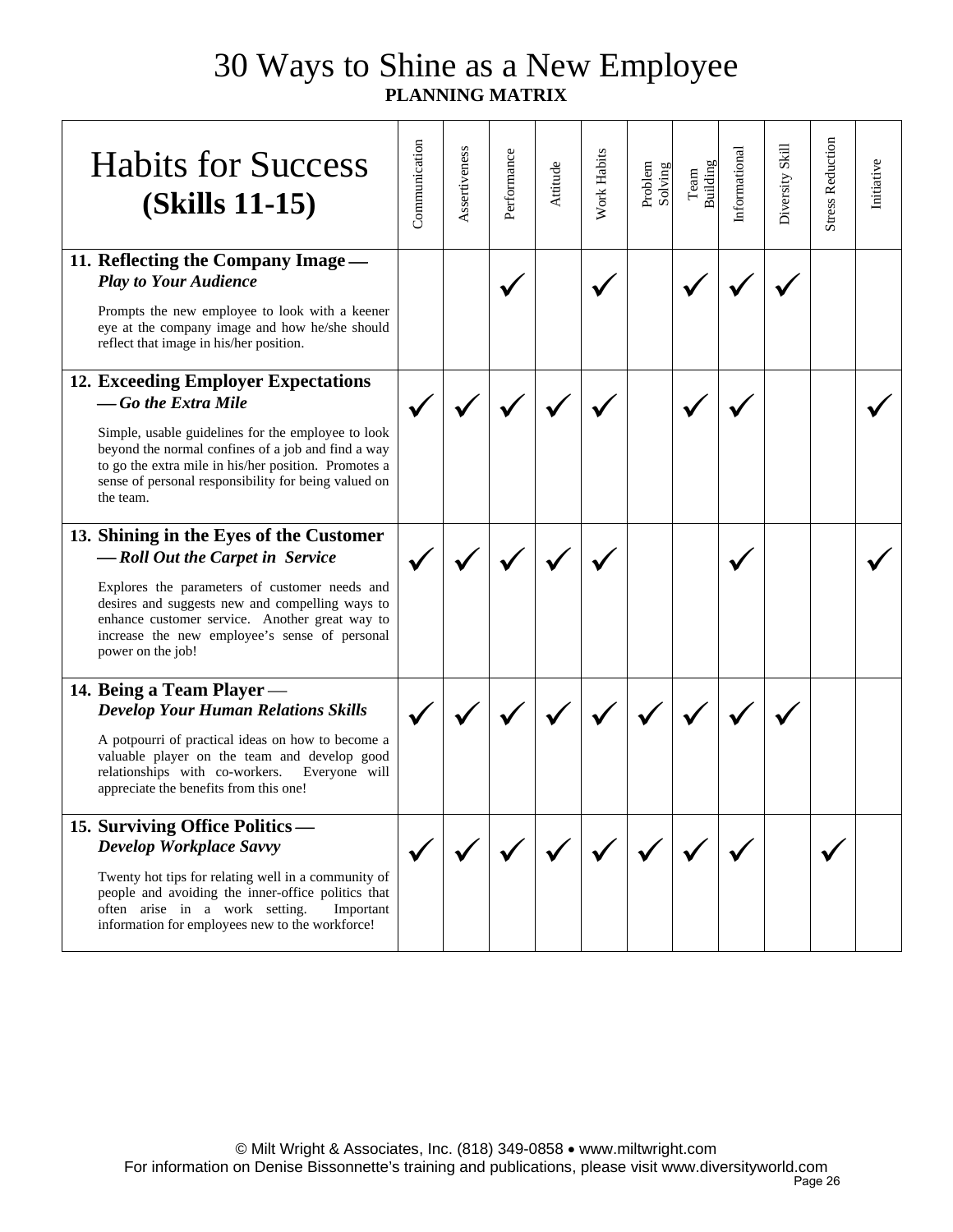| <b>Gifts of Perspective</b>                                                                                                                                                                                      |               |               |             |          |                    |                    |                  |               |                 |                         |            |
|------------------------------------------------------------------------------------------------------------------------------------------------------------------------------------------------------------------|---------------|---------------|-------------|----------|--------------------|--------------------|------------------|---------------|-----------------|-------------------------|------------|
| and Choice                                                                                                                                                                                                       | Communication | Assertiveness | Performance | Attitude | <b>Work Habits</b> | Problem<br>Solving | Team<br>Building | Informational | Diversity Skill | <b>Stress Reduction</b> | Initiative |
| <b>(Skills16-20)</b>                                                                                                                                                                                             |               |               |             |          |                    |                    |                  |               |                 |                         |            |
| 16. Choosing to Think Positive -<br>Overlook the Mud and See the Stars                                                                                                                                           |               |               |             |          |                    |                    |                  |               |                 |                         |            |
| Reinforces the importance of how our thinking<br>profoundly affects our experience and can change<br>an obstacle into an opportunity. New employees<br>will relate to and benefit from the examples<br>provided! |               |               |             |          |                    |                    |                  |               |                 |                         |            |
| 17. Facing Your Fear and Finding                                                                                                                                                                                 |               |               |             |          |                    |                    |                  |               |                 |                         |            |
| Courage - Look the World Straight in<br>the Eye                                                                                                                                                                  |               |               |             |          |                    |                    |                  |               |                 |                         |            |
| Suggests a series of steps for overcoming fear and<br>mustering everyday courage.<br>A respectful<br>approach to a difficult topic – crucial for the new<br>employee whose confidence is lacking.                |               |               |             |          |                    |                    |                  |               |                 |                         |            |
| 18. Breaking Bad Habits of the Mind —<br><b>An Experiment in Attitude</b>                                                                                                                                        |               |               |             |          |                    |                    |                  |               |                 |                         |            |
| Identifies a dozen bad habits of the mind and<br>proposes a plan for replacing these habits with<br>more healthy ones that result in a better attitude at<br>work.                                               |               |               |             |          |                    |                    |                  |               |                 |                         |            |
| 19. Coping with Everyday Life —<br>The Art of Flexibility                                                                                                                                                        |               |               |             |          |                    |                    |                  |               |                 |                         |            |
| Inspires the new employee to increase the ability to<br>be flexible and cope with the stress of everyday life<br>in the workplace. An important issue for the<br>employee who is new to the workforce.           |               |               |             |          |                    |                    |                  |               |                 |                         |            |
| 20. Taking Small Steps to Change —                                                                                                                                                                               |               |               |             |          |                    |                    |                  |               |                 |                         |            |
| <b>Use Time Wisely</b>                                                                                                                                                                                           |               |               |             |          |                    |                    |                  |               |                 |                         |            |
| A simple and straightforward activity that<br>reinforces the value of using time in a focused way<br>and encourages small steps to change in life and<br>work.                                                   |               |               |             |          |                    |                    |                  |               |                 |                         |            |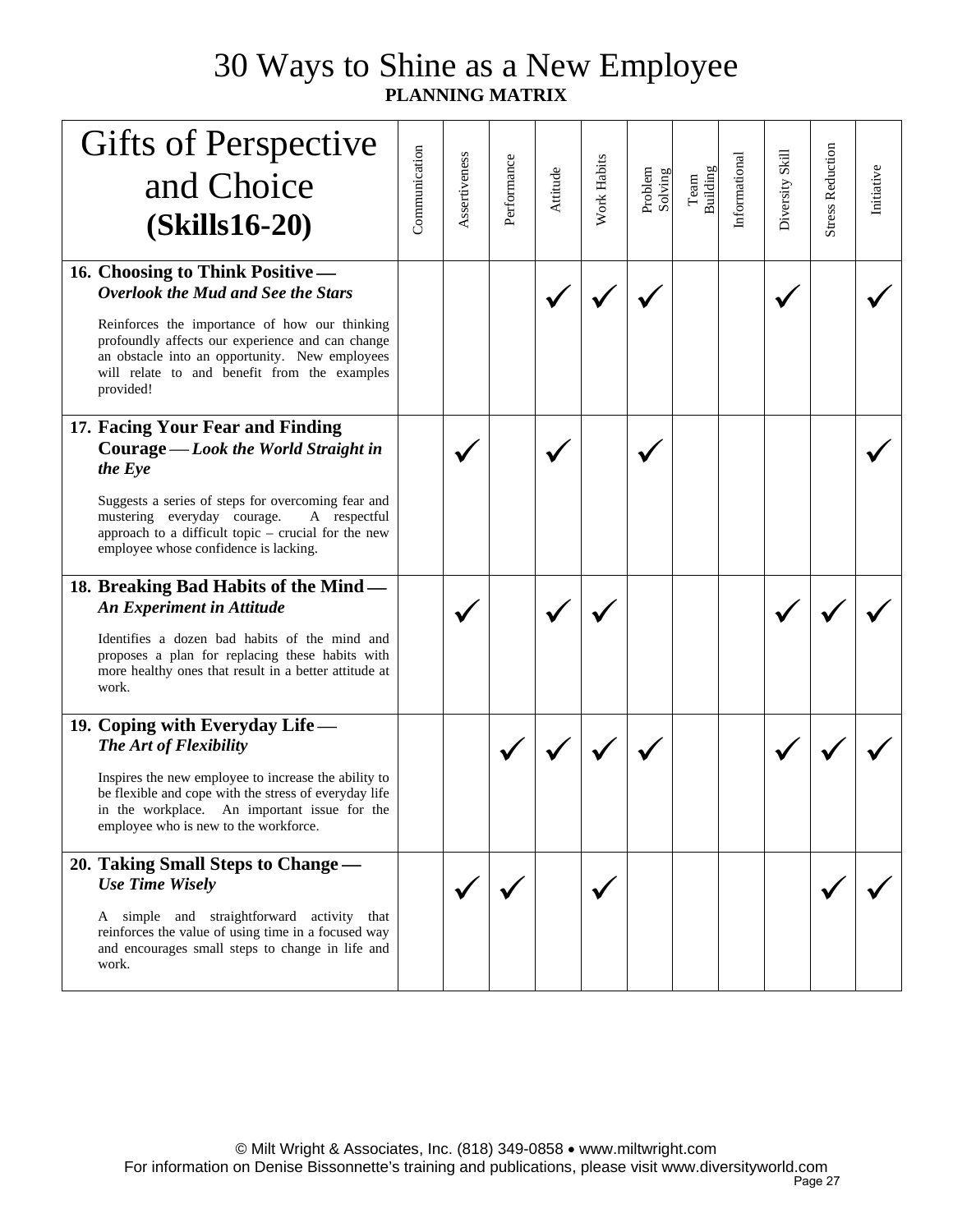| <b>Taking the Bitter</b><br>with the Sweet<br>$(Skills 21-25)$                                                                                                                                                                                                                                                                                                  | Communication | Assertiveness | Performance | Attitude | Work Habits | Problem<br>Solving | Team<br>Building | Informational | Diversity Skill | <b>Stress Reduction</b> | Initiative |
|-----------------------------------------------------------------------------------------------------------------------------------------------------------------------------------------------------------------------------------------------------------------------------------------------------------------------------------------------------------------|---------------|---------------|-------------|----------|-------------|--------------------|------------------|---------------|-----------------|-------------------------|------------|
| 21. Controlling Your Anger-<br>Keep Your Head So You Don't Lose<br><b>Your Job</b>                                                                                                                                                                                                                                                                              |               |               |             |          |             |                    |                  |               |                 |                         |            |
| A sensible and direct approach to identifying and<br>controlling one's anger in the workplace. A variety<br>of options are suggested for what to do or where to<br>go with one's anger. This skill may prevent<br>that could otherwise become<br>circumstances<br>explosive.                                                                                    |               |               |             |          |             |                    |                  |               |                 |                         |            |
| 22. Making Yourself Understood-<br><b>Choose the Right Words to Express Your</b><br><b>Feelings</b>                                                                                                                                                                                                                                                             |               |               |             |          |             |                    |                  |               |                 |                         |            |
| Improves the new employee's ability to articulate<br>and express his/her feelings and promote effective<br>communications with supervisors and co-workers.                                                                                                                                                                                                      |               |               |             |          |             |                    |                  |               |                 |                         |            |
| 23. Benefiting from Praise and<br>Criticism — Respond Well to Feedback<br>Presents effective strategies for responding well to<br>feedback and using praise and criticism to grow<br>and improve on the job. This perspective is critical<br>for new employees who are not used to receiving<br>constructive criticism or who react defensively to<br>feedback. |               |               |             |          |             |                    |                  |               |                 |                         |            |
| 24. Developing the Ability to Really<br>Listen - Be All Ears and Don't Tune<br><b>Out</b><br>Emphasizes the value of the ability to listen and<br>helps the new employee identify his/her tune-out<br>mode. This may be the most underrated and most<br>critical job retention skill of all!                                                                    |               |               |             |          |             |                    |                  |               |                 |                         |            |
| 25. Dealing with Difficult People -<br><b>Kill Em' with Kindness</b><br>Equips the new employee with perspective and<br>practical ideas for dealing with difficult people.<br>Important skill for dealing with the inevitable<br>challenges of a workplace community.                                                                                           |               |               |             |          |             |                    |                  |               |                 |                         |            |